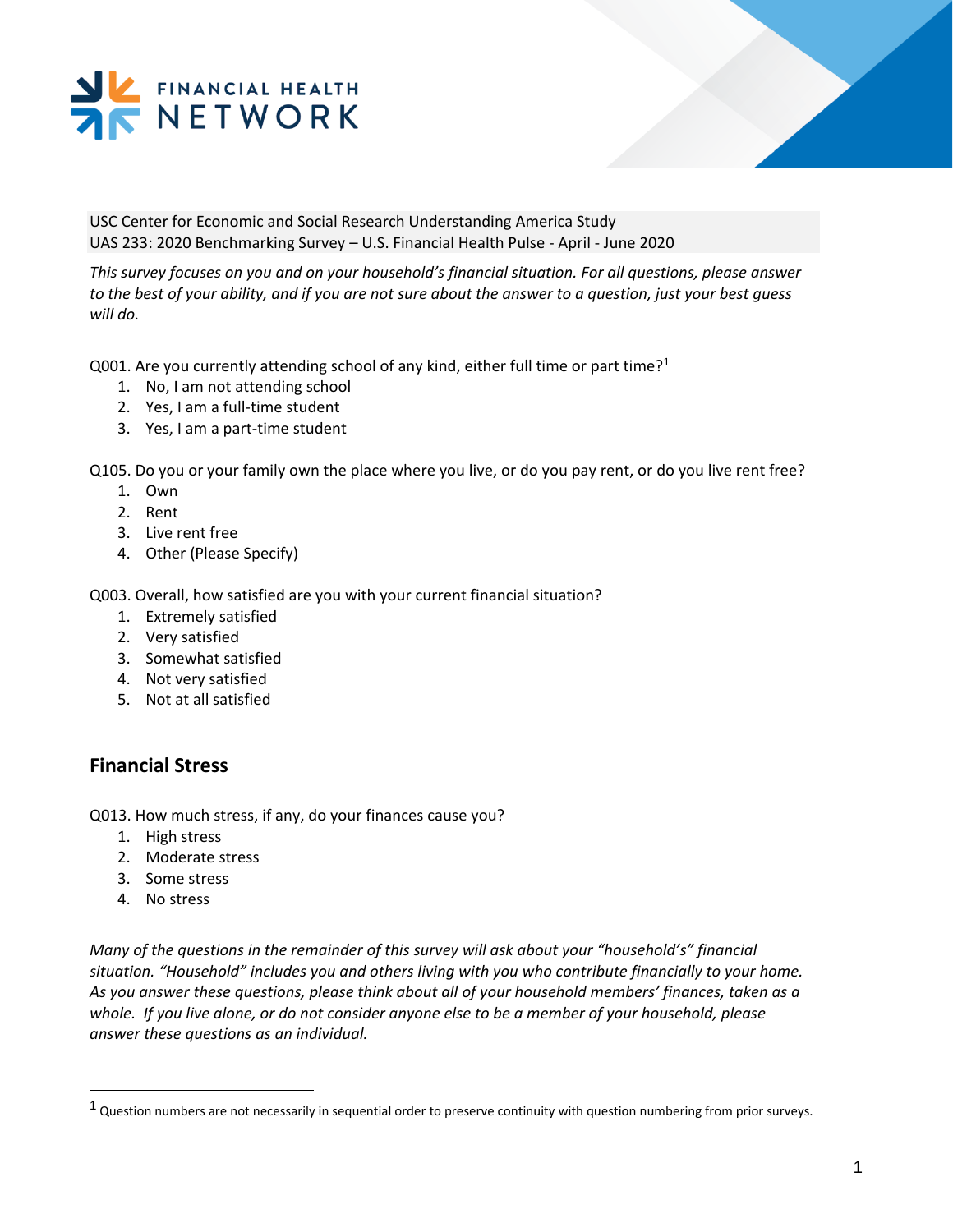# **Life Events**

*The next few questions ask about events that may have happened to you in the last 12 months. For these questions please think back to events that have occurred since [month], [year].* 

In the past 12 months, have you or anyone in your household experienced any of the following life events?

- Q150. Marriage
- Q151. Divorce or separation
- Q152. Death of a family member
- Q153. Had a baby or became the primary caregiver of a child
- Q154. Became the primary caregiver of an older adult
- Q155. Began college or graduate school
- Q156. Graduated college or graduate school
- Q157. Started a new job or employment opportunity
- Q158. Received a significant promotion and/or raise at an existing job
- Q159. Lost a job, had hours cut, or worked less than expected
- QA1. Moved to a new home, apartment, or residence
- Q160. Bought a home
- QA2. Purchased a car
- Q161. Had a major medical expense
- QA3. Experienced a natural disaster (for example, a wildfire, hurricane, flood, or other natural event)
- Q162. Any other significant life events? If yes, please specify: [Please Specify]

Response Options:

- Yes
- No

*[If QA3. Experienced a natural disaster == "yes"]*

QA4. You said you experienced a natural disaster. What type of natural disaster did you experience? If you experienced more than one, please select all that apply.

- Wildfire
- Hurricane
- Earthquake
- Tornado
- Flood
- Drought
- Severe thunderstorm
- Winter storm
- Other (please specify):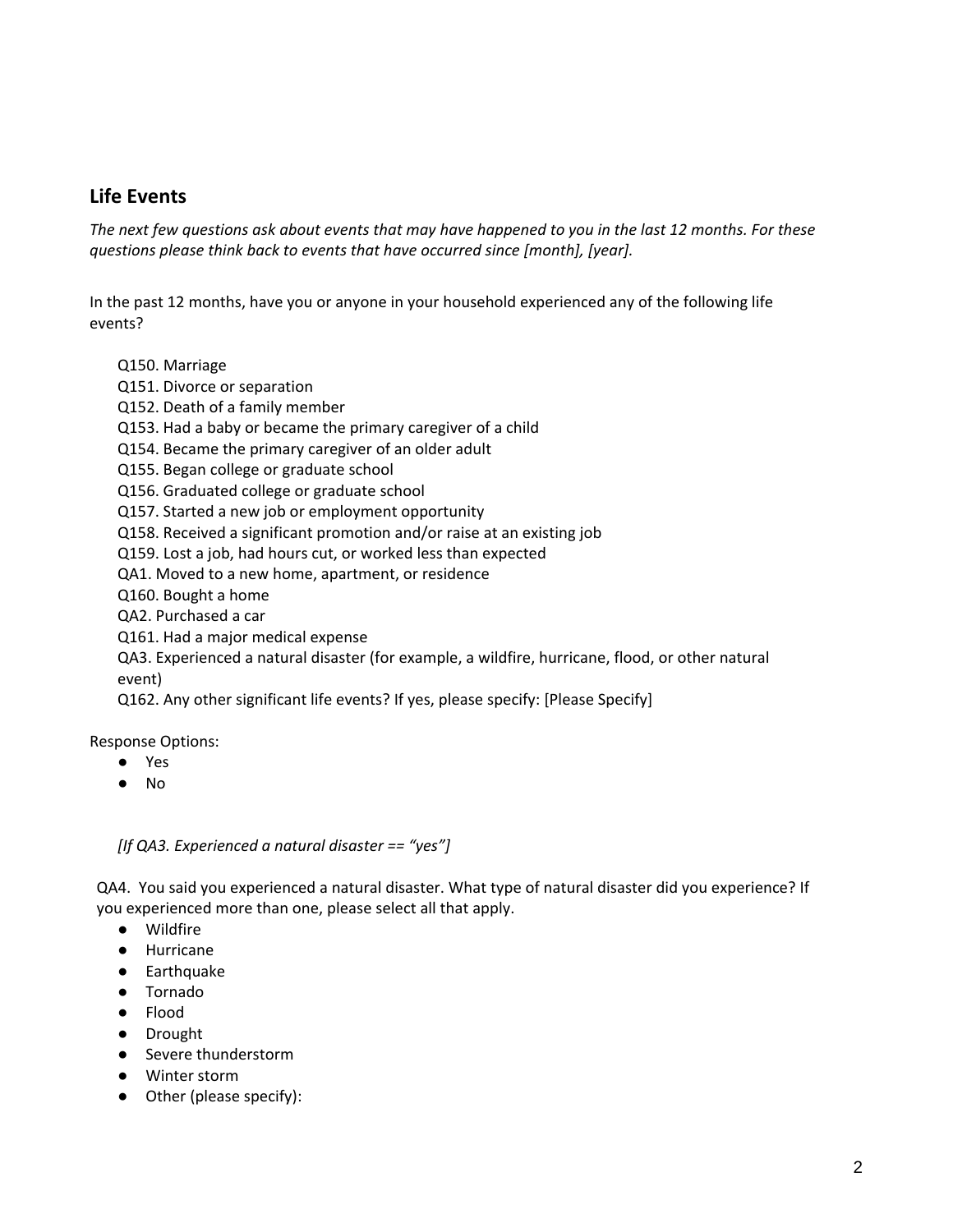# **Financial Hardships**

*For each of the next questions, please indicate whether the statements were often, sometimes, or never true for you or your household, in the past 12 months.*

Q019. In the past 12 months, I worried whether our food would run out before I got money to buy more.

- 1. Often
- 2. Sometimes
- 3. Rarely
- 4. Never

Q020. In the past 12 months, we had trouble paying our rent or mortgage.

- 1. Often
- 2. Sometimes
- 3. Rarely
- 4. Never

Q021. In the past 12 months, I or someone in my household did not get healthcare we needed because we couldn't afford it.

- 1. Often
- 2. Sometimes
- 3. Rarely
- 4. Never

Q022. In the past 12 months, I or someone in my household stopped taking a medication or took less than directed due to the costs.

- 1. Often
- 2. Sometimes
- 3. Rarely
- 4. Never

# Income and Benefits

*The next questions ask about your total household income. For each of these questions, please think about your own income combined with the incomes of any other members of your household.*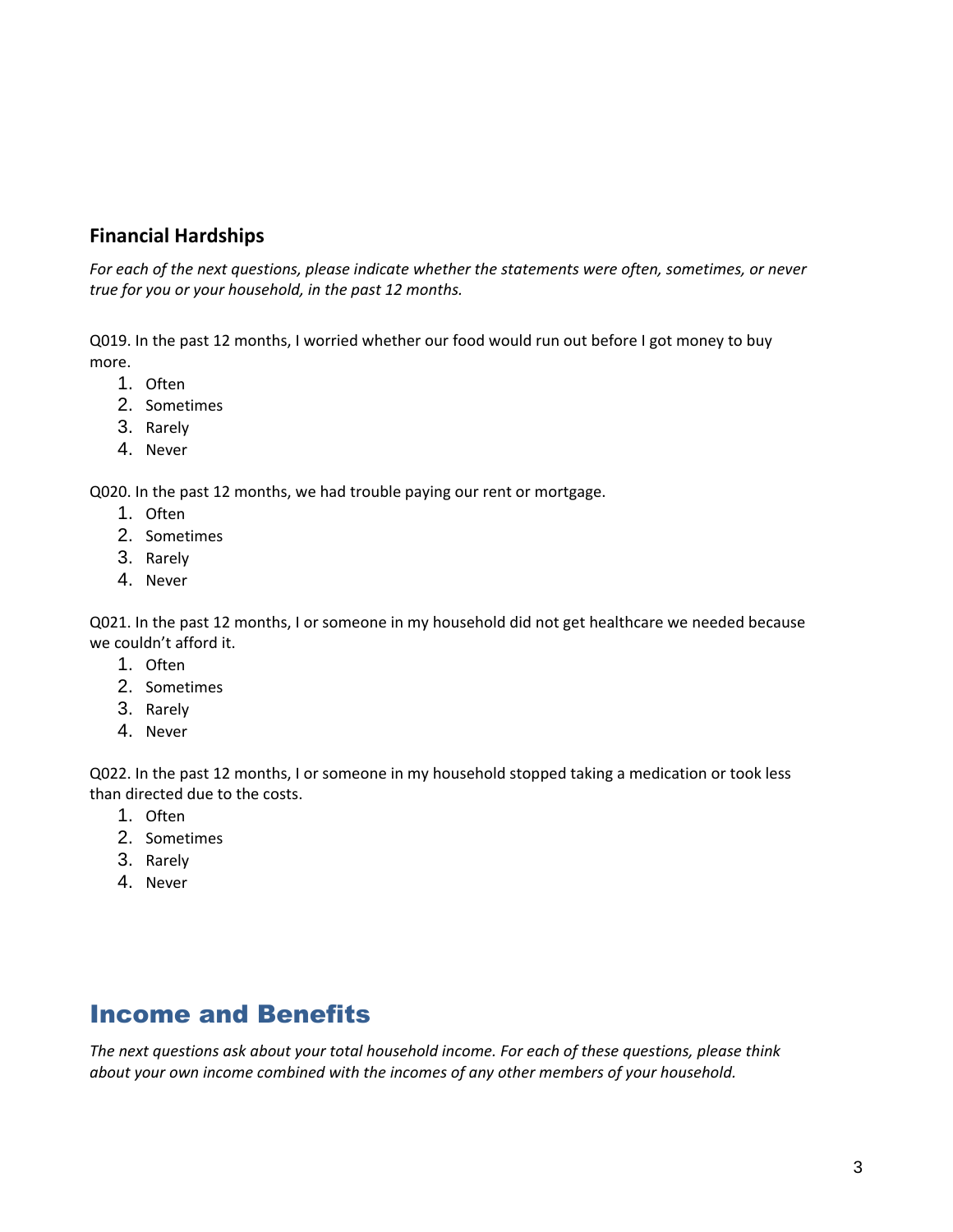Q023. Taking into account all sources of income for everyone in your household, what was your total household income over the last 12 months?

Please consider all sources of income, including:

- wages, tips, bonuses
- income from self-employment
- income from investments or retirement savings
- payments from government benefits (including unemployment and Social Security benefits),
- and settlements such as alimony and child support.

[numerical input, allow only integers >= 0]

Q164. In the last 12 months, approximately what portion of your total household income was paid in cash (not via direct deposit or check)?

- 1. All
- 2. Most
- 3. About half
- 4. Some
- 5. None
- 6. Don't Know

Q133. Please think about all of the purchases you made in the last 12 months and the way you paid for them, including by cash, check, credit card, debit card, and other forms of electronic payment. What portion of the purchases you made in the last 12 months did you make in cash?

- 1. All with cash
- 2. Most with cash
- 3. Half with cash
- 4. Some with cash
- 5. None with cash

In the last 12 months, did you or anyone in your household receive any of the following government benefits?

|       |                                                                                | Yes | No. | Don't |
|-------|--------------------------------------------------------------------------------|-----|-----|-------|
|       |                                                                                |     |     | know  |
| Q027  | Medicaid                                                                       |     |     |       |
| Q027A | Medicare                                                                       |     |     |       |
| Q027B | Social Security                                                                |     |     |       |
| Q028  | Supplemental Security Income (SSI) Benefits                                    |     |     |       |
| Q029  | Social Security Disability Insurance (SSDI)                                    |     |     |       |
| Q032  | Supplemental Nutrition Assistance Program (SNAP or food stamps)                |     |     |       |
| Q035  | Other government benefits not listed here (such as WIC, TANF, CHIP, or Section |     |     |       |
|       | 8 (Please Specify)                                                             |     |     |       |

Q024. In the last 12 months, how often were you able to easily predict your household's income for the following month?

1. Every month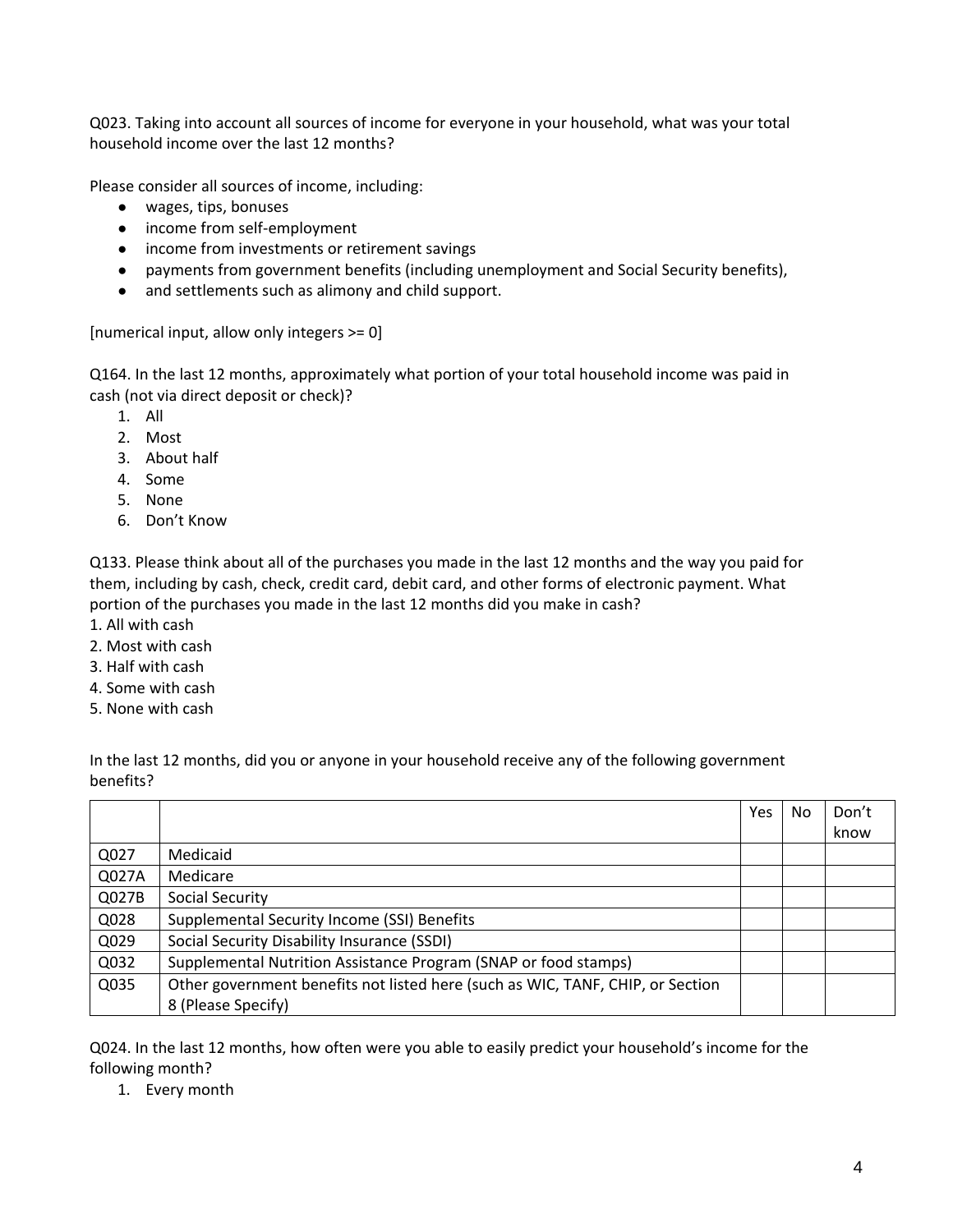- 2. Most months
- 3. About half the time
- 4. A few months
- 5. I was never able to easily predict my next month's income over the last 12 months

Q025. In the last 12 months, which of the following statements best describes how your household's income varied from month to month, if at all?

My household's income:

- 1. Was roughly the same each month
- 2. Occasionally varied from month to month
- 3. Varied quite often from month to month

# Spending and Expenses

*The next questions ask about your total household spending over the last 12 months. For each of these questions, please think about your personal spending, as well as how much other members of your household may have spent.* 

Q036. [Indicator 1] Which of the following statements best describes how your household's total spending compared to total income, over the last 12 months?

- 1. Spending was much less than income
- 2. Spending was a little less than income
- 3. Spending was about equal to income
- 4. Spending was a little more than income
- 5. Spending was much more than income

Q039. [Indicator 2] Which of the following statements best describes how your household has paid its bills over the last 12 months?

My household has been financially able to:

- 1. Pay all of our bills on time
- 2. Pay nearly all of our bills on time
- 3. Pay most of our bills on time
- 4. Pay some of our bills on time
- 5. Pay very few of our bills on time

Q043. Suppose now that you have an emergency expense that costs \$400. Based on your current financial situation, how would you pay for this expense? If you would use more than one method, please select all that apply.

- 1. Put it on my credit card and pay it off in full at the next statement
- 2. Put it on my credit card and pay it off over time
- 3. With the money currently in my checking/savings account or with cash
- 4. Using money from a bank loan or line of credit
- 5. By borrowing from a friend or family member
- 6. Using a payday loan, deposit advance, or overdraft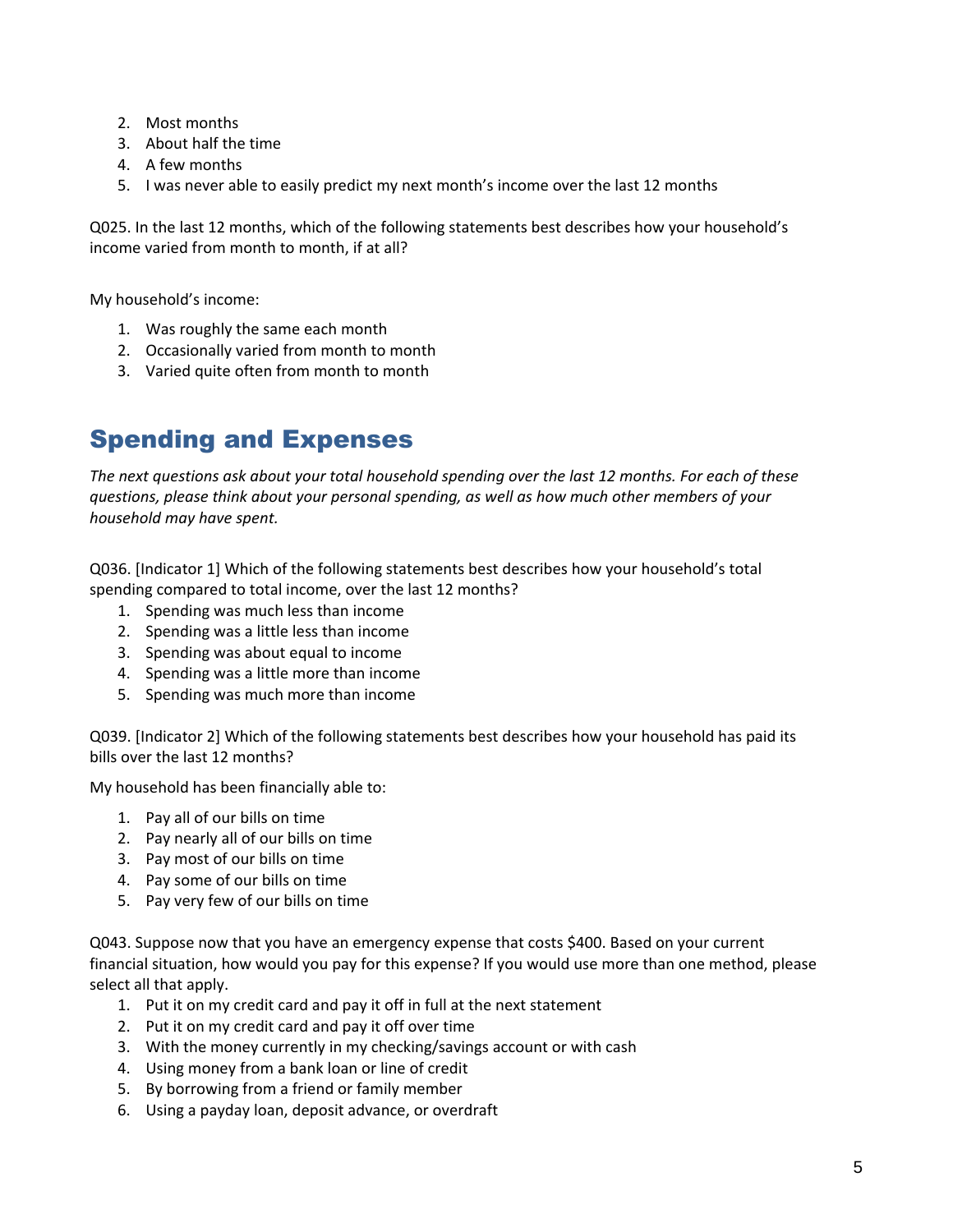- 7. By selling something
- 8. I wouldn't be able to pay for the expense right now
- 9. Other (please specify)

# Savings and Assets

*The next questions ask about your household's savings, retirement funds, and investments.* 

Q044. [Indicator 3] At your current level of spending, how long could you and your household afford to cover expenses, if you had to live only off the money you have readily available, without withdrawing money from retirement accounts or borrowing?

- 1. 6 months or more
- 2. 3-5 months
- 3. 1-2 months
- 4. 1-3 weeks
- 5. Less than 1 week

Q045. [Indicator 4] Thinking about your household's longer term financial goals such as saving for a vacation, starting a business, buying or paying off a home, saving up for education, putting money away for retirement, or making retirement funds last… How confident are you that your household is currently doing what is needed to meet your longer-term goals?

- 1. Very confident
- 2. Moderately confident
- 3. Somewhat confident
- 4. Slightly confident
- 5. Not at all confident

Do you or anyone in your household have any of the following financial assets or accounts? You can select more than one "yes" response.

|      |                                                                                                                                                                                                                                                                               | Yes, I do | Yes, someone else in<br>my household does | No | Don't<br>know |
|------|-------------------------------------------------------------------------------------------------------------------------------------------------------------------------------------------------------------------------------------------------------------------------------|-----------|-------------------------------------------|----|---------------|
| Q046 | Checking account                                                                                                                                                                                                                                                              |           |                                           |    |               |
| Q047 | Savings account                                                                                                                                                                                                                                                               |           |                                           |    |               |
| Q173 | Prepaid card [roll-over text: A prepaid card is a<br>card that you use to access money that you load<br>onto it in advance. A prepaid card is different<br>from a debit card or gift card because it is not tied<br>to a bank account and can be spent at many<br>locations.] |           |                                           |    |               |
| Q048 | Employer-provided retirement account (such as a<br>401k, 403(b) or Thrift Savings Plan (TSP), etc.)                                                                                                                                                                           |           |                                           |    |               |
| Q050 | Employer-provided traditional pension or cash<br>balance plan                                                                                                                                                                                                                 |           |                                           |    |               |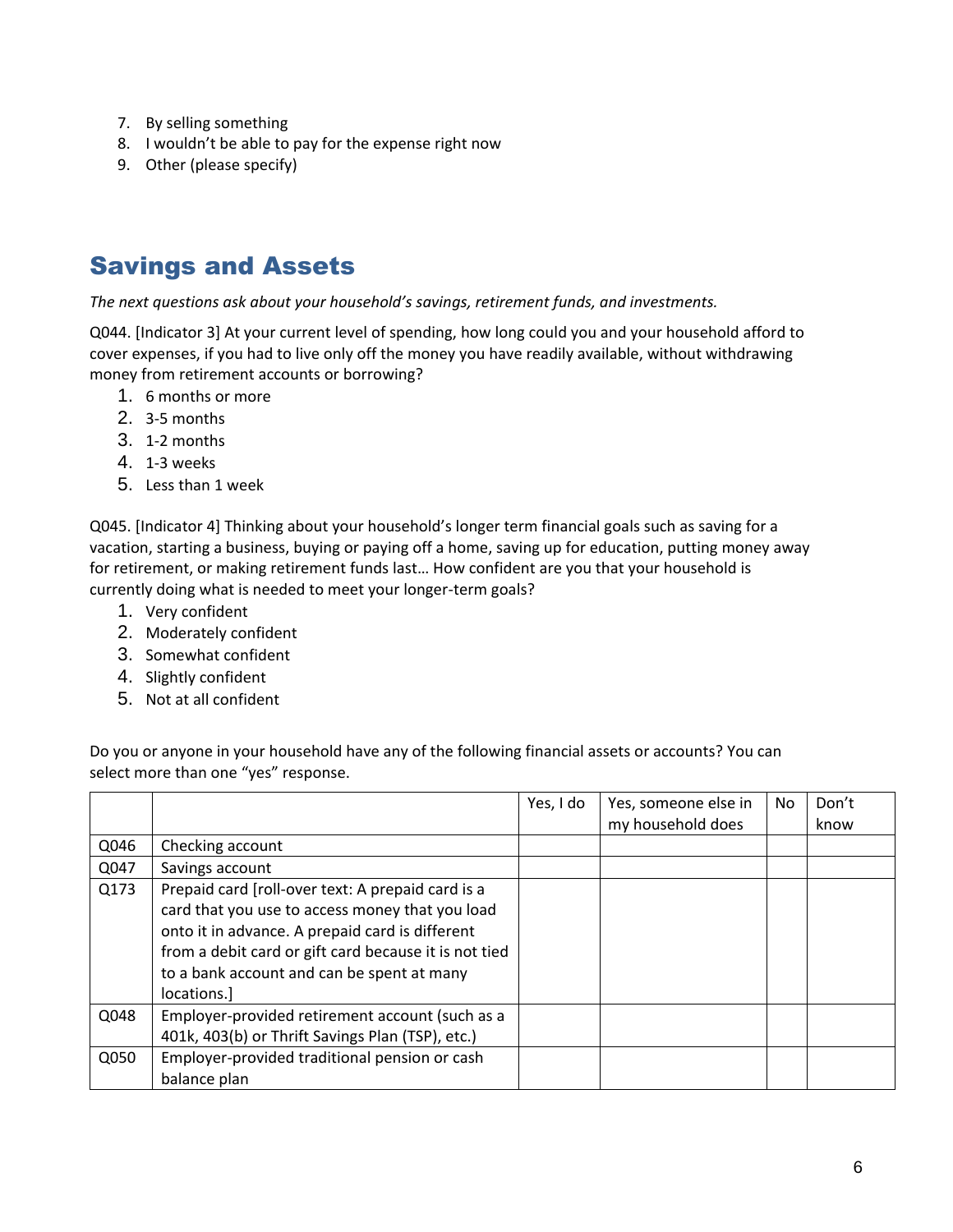| Q049  | Individual retirement account not provided by an<br>employer (such as an IRA, Keogh, SEP, or any<br>other retirement fund) |  |  |
|-------|----------------------------------------------------------------------------------------------------------------------------|--|--|
| Q052  | Savings in cash                                                                                                            |  |  |
| Q051  | Cash management, money market, health savings<br>account (HSA), and/or certificate of deposit (CD)                         |  |  |
| Q052a | Brokerage account, annuity, profit sharing/stock                                                                           |  |  |
|       | plan, and/or 529 plan                                                                                                      |  |  |
| Q053  | Other financial assets or accounts (Please do not                                                                          |  |  |
|       | include real estate or housing) (Please Specify)                                                                           |  |  |

For each of the following financial assets or accounts, please estimate the current value of that account. Just your best guess will do.

|       | Show only endorsed accounts but do not include pension                     | Approximate |
|-------|----------------------------------------------------------------------------|-------------|
|       |                                                                            | Current     |
|       |                                                                            | Value       |
| Q054  | Checking account                                                           |             |
| Q055  | Savings account                                                            |             |
| Q174  | Prepaid card                                                               |             |
| Q056  | Employer-provided retirement account (such as a 401k, 403(b) or Thrift     |             |
|       | Savings Plan (TSP), etc.)                                                  |             |
| Q057  | Individual retirement account not provided by an employer (such as an IRA, |             |
|       | Keogh, SEP, or any other retirement fund)                                  |             |
| Q059  | Savings in cash                                                            |             |
| Q058  | Cash management, money market, health savings account (HSA), and/or        |             |
|       | certificate of deposit (CD)                                                |             |
| Q059a | Brokerage account, annuity, profit sharing/stock plan, and/or 529 plan     |             |
| Q060  | Other financial assets or accounts (Please do not include real estate or   |             |
|       | housing) (Please Specify)                                                  |             |

Please indicate if you or anyone in your household has saved in any of your financial assets or accounts in the past 12 months. If so, did you save regularly (for example, monthly or from each paycheck) or save whenever you could, or not at all?

Please remember to include automatic savings, contributions that were taken out of your paycheck by your employer, and automatic transfers to investment accounts.

|      |                                                                                                     | Saved<br>regularly | Saved<br>whenever<br>possible | Did not<br>save |
|------|-----------------------------------------------------------------------------------------------------|--------------------|-------------------------------|-----------------|
| Q061 | Checking account                                                                                    |                    |                               |                 |
| Q062 | Savings account                                                                                     |                    |                               |                 |
| Q063 | Employer-provided retirement account (such as a 401k,<br>403(b) or Thrift Savings Plan (TSP), etc.) |                    |                               |                 |
| Q064 | Individual retirement account not provided by an                                                    |                    |                               |                 |
|      | employer (such as an IRA, Keogh, SEP, or any other<br>retirement fund)                              |                    |                               |                 |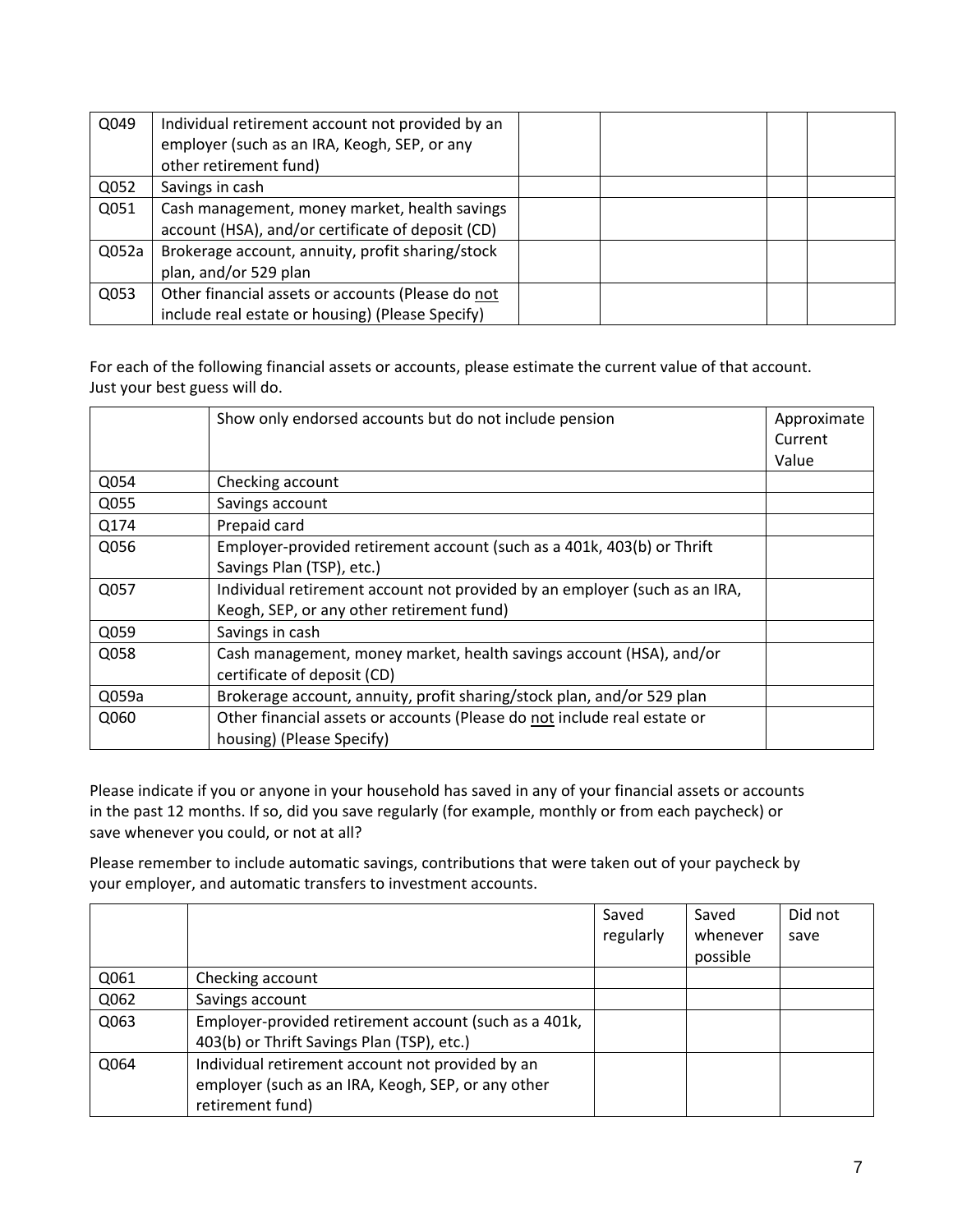| Q067  | Savings in cash                                        |  |  |
|-------|--------------------------------------------------------|--|--|
| Q066  | Cash management, money market, health savings          |  |  |
|       | account (HSA), and/or certificate of deposit (CD)      |  |  |
| Q067a | Brokerage account, annuity, profit sharing/stock plan, |  |  |
|       | and/or 529 plan                                        |  |  |
| Q068  | Other financial assets or accounts (Please do not      |  |  |
|       | include real estate or housing) (Please Specify)       |  |  |

In the past 12 months, did you or anyone in your household do any of the following activities at **some place other than a bank or credit union**?

|      |                                                                                                              | Yes | No | Don't know |
|------|--------------------------------------------------------------------------------------------------------------|-----|----|------------|
| Q070 | Purchased a money order (at a location that was not a bank<br>or credit union)                               |     |    |            |
| Q071 | Cashed a check using a check-cashing service (at a location<br>that was not a bank or credit union)          |     |    |            |
| Q072 | Sent money to friends or family living outside the US (at a<br>location that was not a bank or credit union) |     |    |            |
| Q073 | Took out a payday loan or received a payday advance loan                                                     |     |    |            |
| Q074 | Used a pawn shop loan                                                                                        |     |    |            |
| Q075 | Used rent-to-own services                                                                                    |     |    |            |
| Q076 | Took out a tax refund anticipation loan                                                                      |     |    |            |

# Borrowing and Debts

*The next questions ask about you and your household's credit and debts.*

Q004. [Indicator 6] How would you rate your credit score? Your credit score is a number that tells lenders how risky or safe you are as a borrower.

- 1. Excellent
- 2. Very Good
- 3. Good
- 4. Fair
- 5. Poor
- 6. Don't know

Q176. Do you currently have one or more credit cards?

- 1. Yes
- 2. No
- 3. Don't Know

Q077. [Indicator 5] Now thinking about all of your household's current debts, including mortgages, bank loans, student loans, money owed to people, medical debt, past-due bills, and credit card balances that are carried over from prior months …

As of today, which of the following statements describes how manageable your household debt is?

1. Have a manageable amount of debt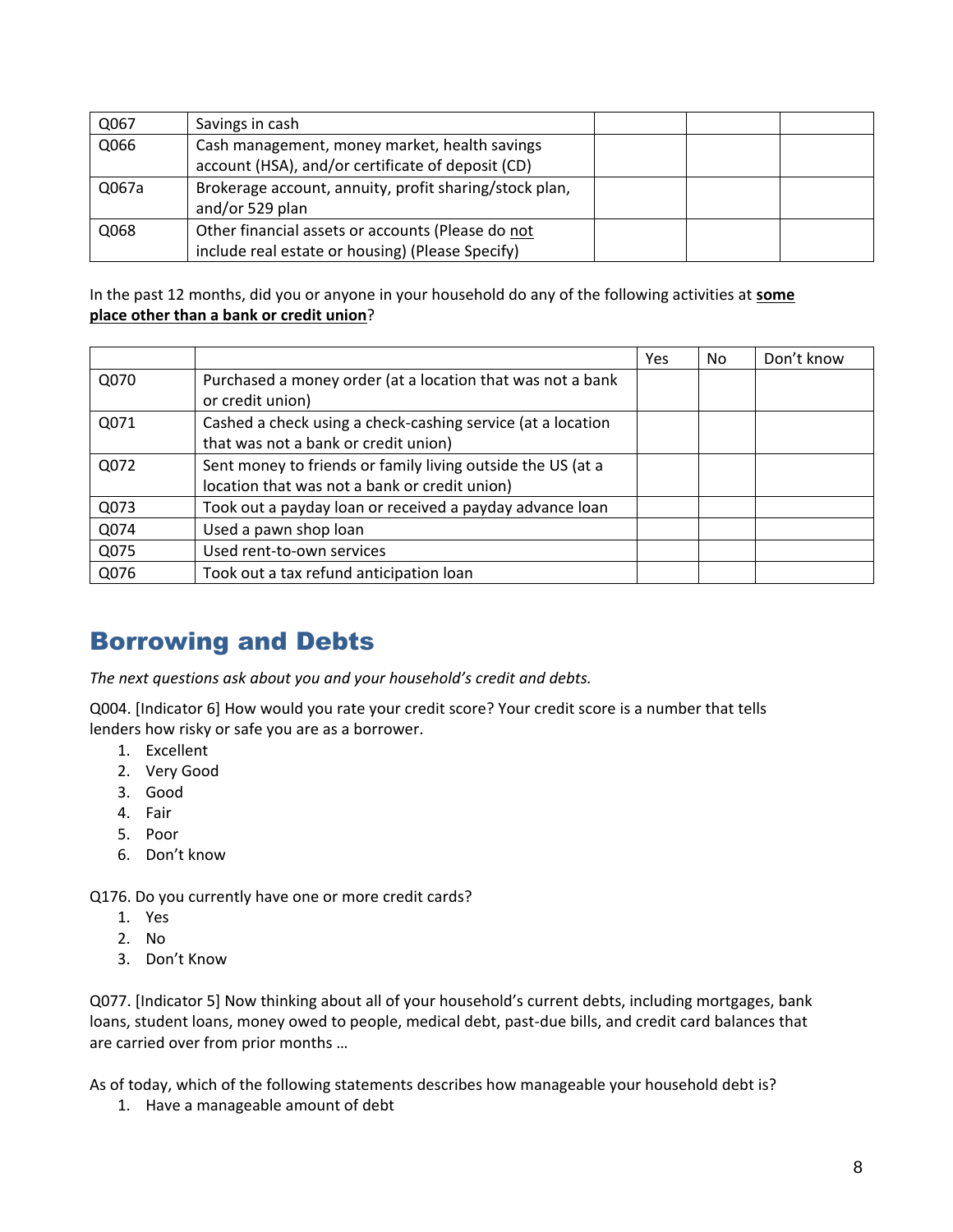- 2. Have a bit more debt than is manageable
- 3. Have far more debt than is manageable
- 4. Do not have any debt

#### *[Ask if Q077 < 4 or missing]*

Do you or anyone in your household currently have any of the following types of debt?? You can select more than one "yes" option.

|      |                                                                                                                                                                 | Yes,<br>I do | Yes,<br>someone<br>else in my<br>household<br>does | No | Don't<br>know |
|------|-----------------------------------------------------------------------------------------------------------------------------------------------------------------|--------------|----------------------------------------------------|----|---------------|
| Q078 | Auto loans                                                                                                                                                      |              |                                                    |    |               |
| Q079 | Student loans                                                                                                                                                   |              |                                                    |    |               |
| Q080 | Small business loans                                                                                                                                            |              |                                                    |    |               |
| Q081 | Mortgages                                                                                                                                                       |              |                                                    |    |               |
| Q175 | Home equity line of credit                                                                                                                                      |              |                                                    |    |               |
| Q082 | Past-due medical bills                                                                                                                                          |              |                                                    |    |               |
| Q083 | Outstanding credit card balances carried over from previous<br>months                                                                                           |              |                                                    |    |               |
| Q084 | Other debts or loans not listed (such as payday loans, auto title<br>loans, personal loans, other past due bills, and money borrowed<br>from family or friends) |              |                                                    |    |               |

#### *[Ask if Q077 < 4 or missing]*

For each of the following types of debt, please estimate the amount your household currently owes. If you aren't sure, your best guess will do.

|      |                                                                    | The approximate  |
|------|--------------------------------------------------------------------|------------------|
|      |                                                                    | total amount you |
|      |                                                                    | owe on this debt |
| Q086 | Auto loans                                                         |                  |
| Q087 | Student loans                                                      |                  |
| Q088 | Small business loans                                               |                  |
| Q089 | Mortgages                                                          |                  |
| Q177 | Home equity line of credit                                         |                  |
| Q090 | Past-due medical bills                                             |                  |
| Q091 | Outstanding credit card balances carried over from previous months |                  |
| Q093 | Other debts or loans not listed                                    |                  |

*[Ask If have debt other than mortgage (if any of Q078-Q080 or Q175, Q082-Q085 = Yes)]*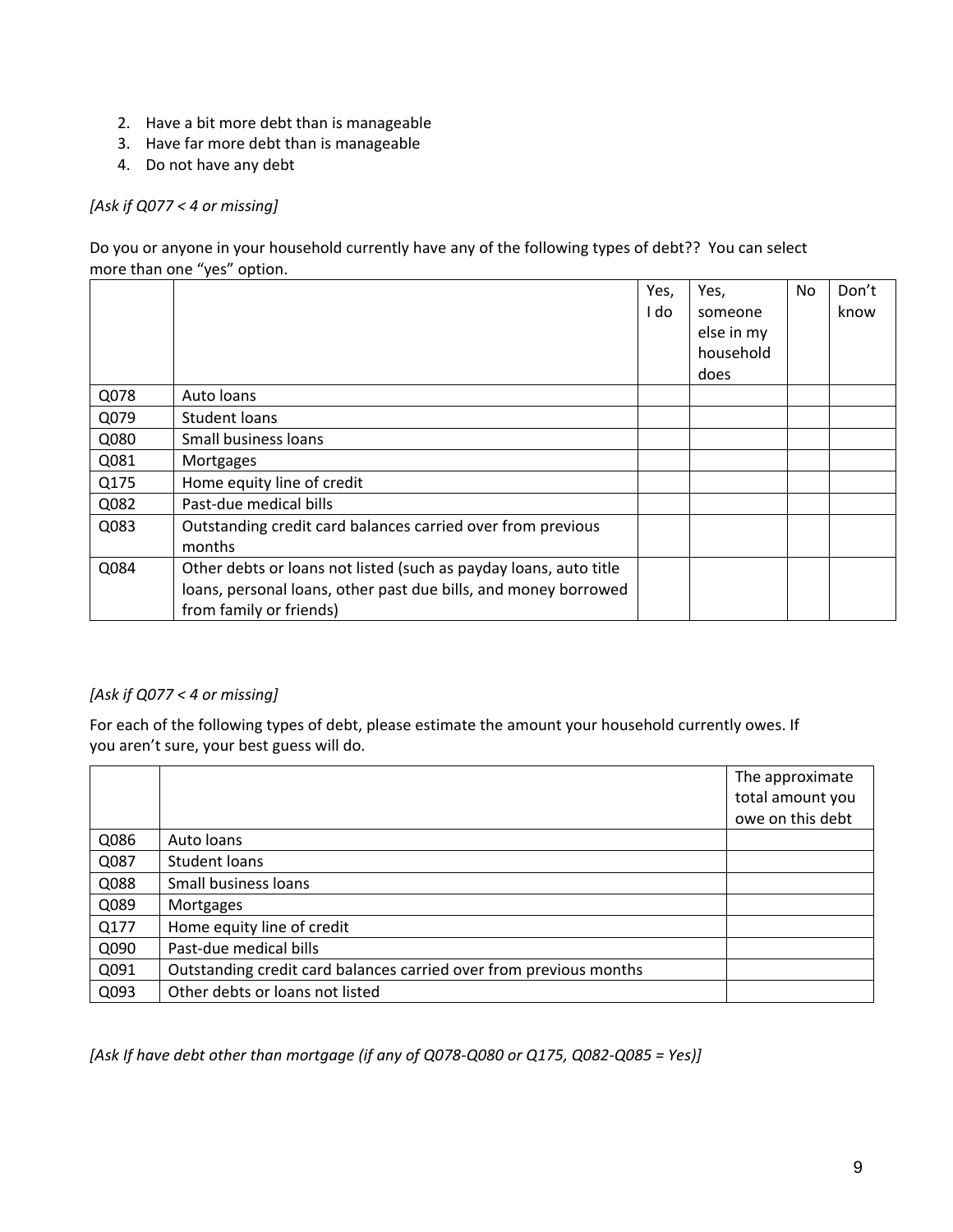Q104. For this question, please think about how long it might take to pay off your current level of household debt, excluding mortgages. Do not consider future debt, just the non-mortgage debt you have right now.

Excluding any mortgages, and assuming you do not take on any more debt, how long do you think it would take your household to pay off its current debts? If you aren't sure, your best guess will do.

- 1. Less than 1 year
- 2. 1 to 5 years
- 3. 6 to 10 years
- 4. 11 to 20 years
- 5. 21 to 30 years
- 6. More than 30 years
- 7. We will never pay off our debts
- 8. Don't know

# **Insurance**

*The next few questions ask about the different types of insurance that you and your household might have.* 

Q106. Do you or anyone in your household have car insurance on all your automobiles?

- 1. Yes
- 2. No
- 3. Don't Know
- 4. Not applicable (we don't own a car)

*[ask if Q105 = "own"]*

Q107. Is your household currently covered by homeowner's insurance?

- 1. Yes
- 2. No
- 3. Don't Know

*[ask if Q105 = "rent"]*

Q108. Is your household currently covered by renter's insurance?

- 1. Yes
- 2. No
- 3. Don't Know

Q109. Do you currently have life insurance?

- 1. Yes
- 2. No
- 3. Don't Know

Q110. Do you currently have short-term or long-term disability insurance?

- 1. Yes
- 2. No
- 3. Don't Know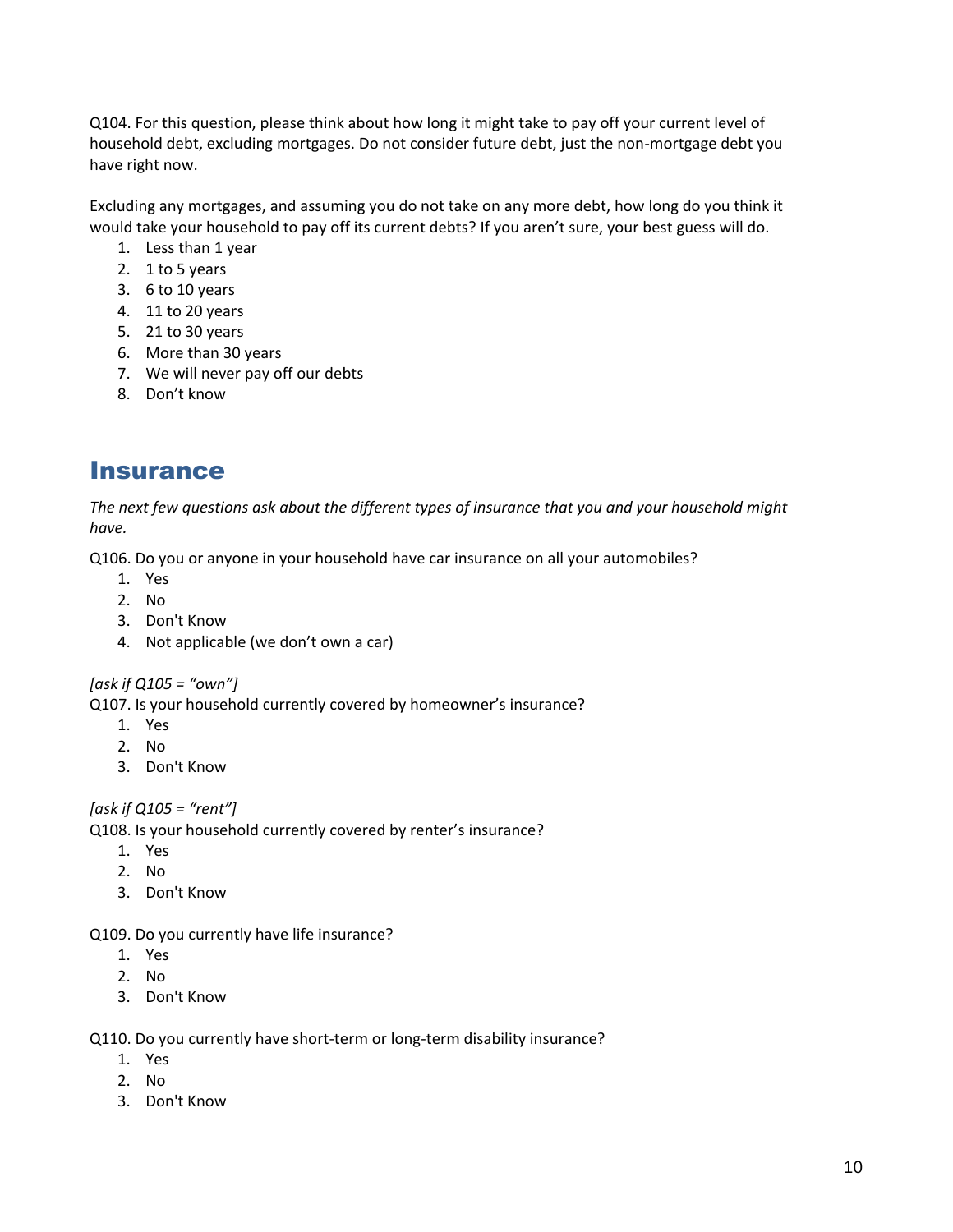QA6. Is your household currently covered by flood insurance?

- 1. Yes
- 2. No
- 3. Don't Know

QA7. Is your household currently covered by earthquake insurance?

- 1. Yes
- 2. No
- 3. Don't Know

Q111. Do you currently have health insurance (including employer-paid, private, Medicare/Medicaid, Military, Veterans, Indian Health Service, or any other type of medical coverage)?

- 1. Yes
- 2. No
- 3. Don't Know
- *[ask if Q111 = 1]*

Q134. Which of the following is your main source of health insurance coverage?

- 1. Your employer
- 2. Your spouse's employer
- 3. Your parent or guardian
- 4. Medicare or Medicaid
- 5. Through an insurance company or a state or federal marketplace that you purchased yourself
- (including Affordable Care Act (ACA) plans)
- 6. Veterans' Health Administration (VHA) benefits, including Choice Act
- 7. TRICARE or other military health benefits
- 8. Indian Health Services
- 9. Other (Please Specify)
- 10. Don't know

#### *[ask if any of the insurance questions = yes]*

Q112. [Indicator 7] Thinking about all of the types of personal and household insurance you and others in your household have, how confident are you that those insurance policies will provide enough support in case of an emergency?

- 1. Very confident
- 2. Moderately confident
- 3. Somewhat confident
- 4. Slightly confident
- 5. Not at all confident

#### *[ask if Q106 == yes]*

QA22. You indicated that your household has car insurance on all your automobiles. How confident are you that your car insurance will provide enough support in case of a car accident?

1. Very confident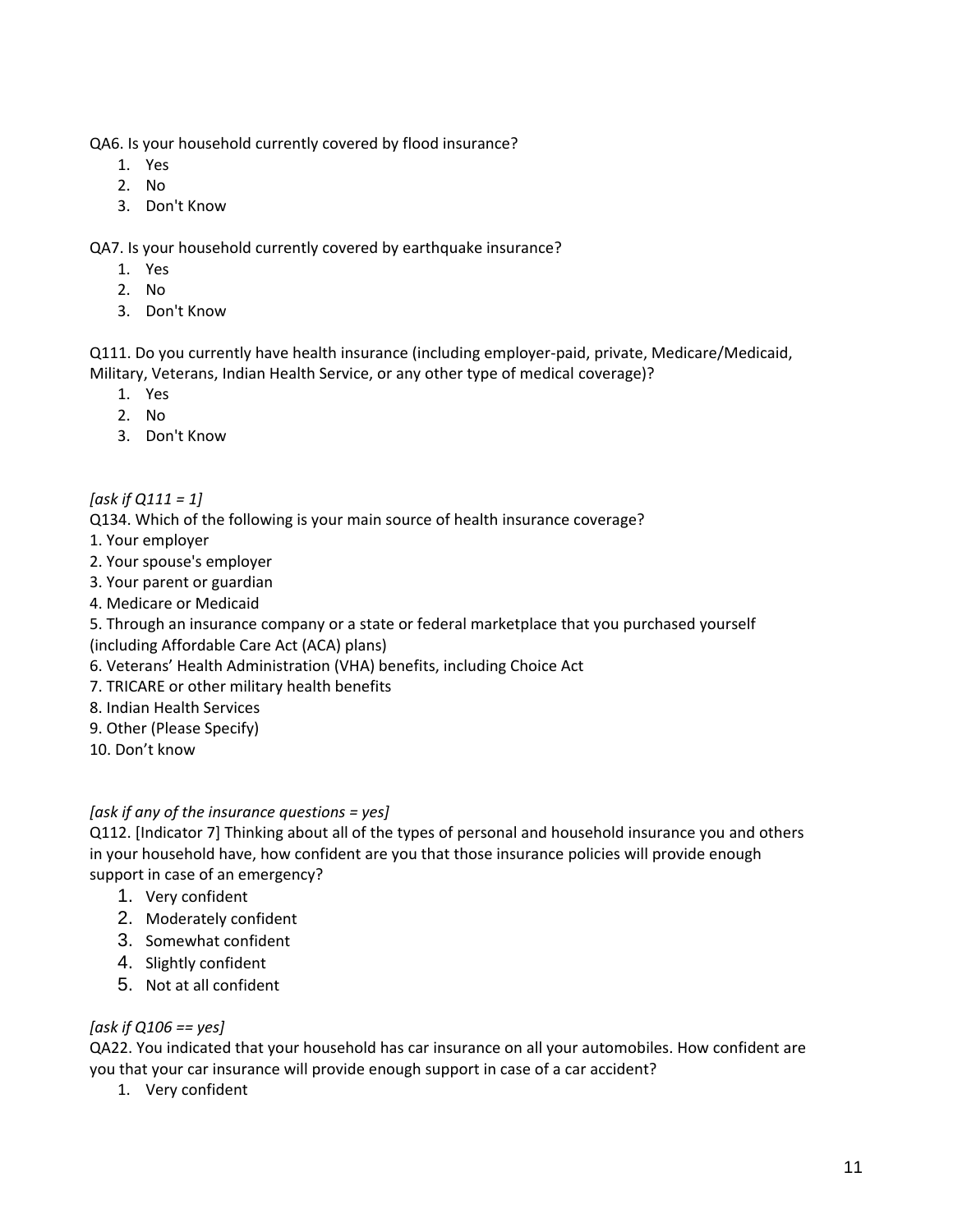- 2. Moderately confident
- 3. Somewhat confident
- 4. Slightly confident
- 5. Not at all confident
- 6. Don't know

### *[ask if Q107 == yes]*

QA23. You indicated that your household has homeowner's insurance. How confident are you that your homeowner's insurance will provide enough support in case of major damage to your home?

- 1. Very confident
- 2. Moderately confident
- 3. Somewhat confident
- 4. Slightly confident
- 5. Not at all confident
- 6. Don't know

## *[ask if Q108 == yes]*

QA24. You indicated that your household has renter's insurance. How confident are you that your renter's insurance will provide enough support in case of major damage to your rental unit or apartment?

- 1. Very confident
- 2. Moderately confident
- 3. Somewhat confident
- 4. Slightly confident
- 5. Not at all confident
- 6. Don't know

#### *[ask if Q109 == yes]*

QA25. You indicated that you have life insurance. How confident are you that your life insurance will provide enough support in case you die?

- 1. Very confident
- 2. Moderately confident
- 3. Somewhat confident
- 4. Slightly confident
- 5. Not at all confident
- 6. Don't know

## *[ask if Q110 == yes]*

QA26. You indicated that you have disability insurance. How confident are you that your disability insurance will provide enough support in case you become disabled?

- 1. Very confident
- 2. Moderately confident
- 3. Somewhat confident
- 4. Slightly confident
- 5. Not at all confident
- 6. Don't know

*[ask if QA6 == yes]*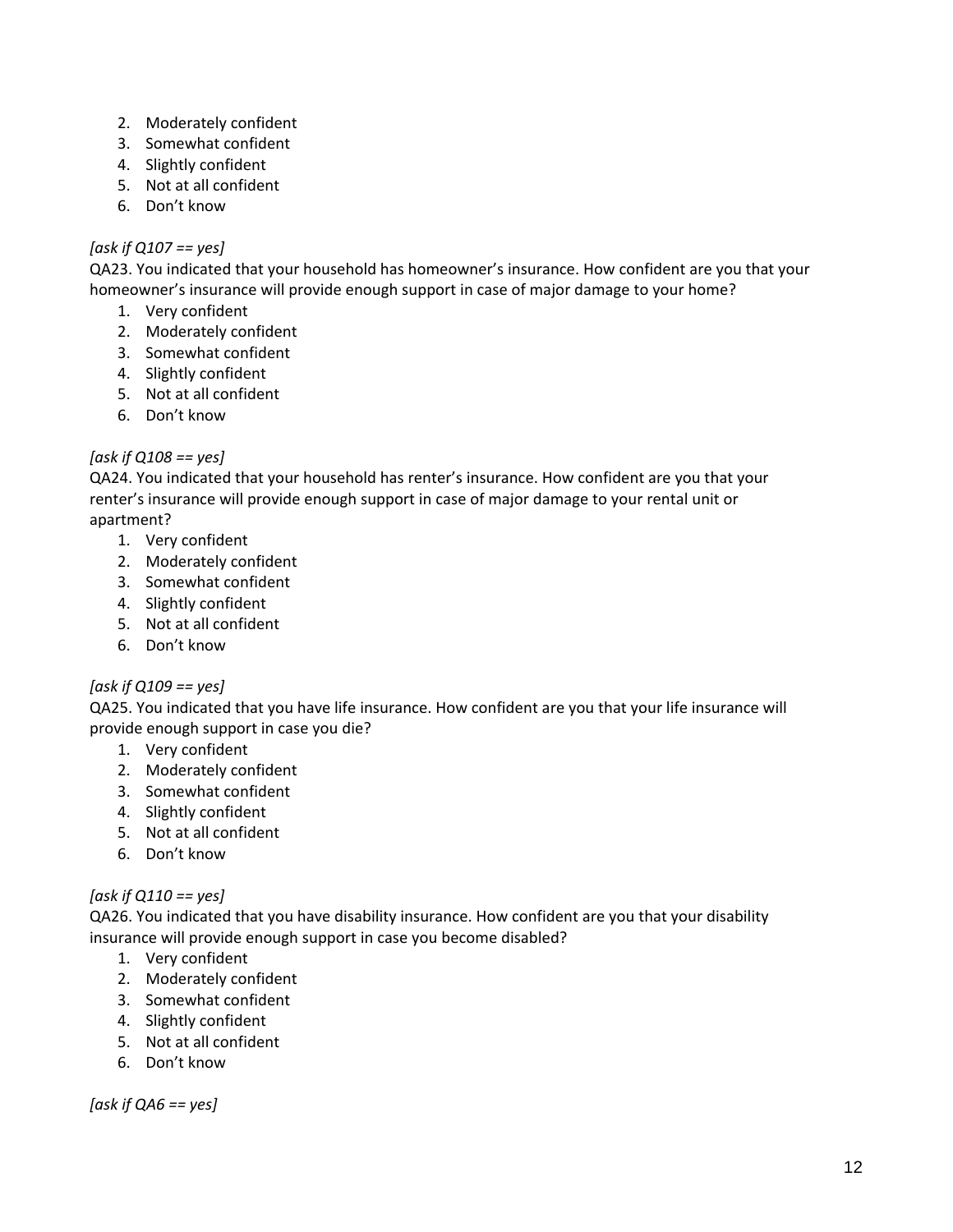QA27. You indicated that your household has flood insurance. How confident are you that your flood insurance will provide enough support in case a flood causes major damage to your home?

- 1. Very confident
- 2. Moderately confident
- 3. Somewhat confident
- 4. Slightly confident
- 5. Not at all confident
- 6. Don't know

#### *[ask if QA7 == yes]*

QA28. You indicated that your household has earthquake insurance. How confident are you that your earthquake insurance will provide enough support in case an earthquake causes major damage to your home?

- 1. Very confident
- 2. Moderately confident
- 3. Somewhat confident
- 4. Slightly confident
- 5. Not at all confident
- 6. Don't know

#### *[ask if Q111 == yes]*

QA29. You indicated that you have health insurance. How confident are you that your health insurance will provide enough support in case you develop a serious medical condition or are injured?

- 1. Very confident
- 2. Moderately confident
- 3. Somewhat confident
- 4. Slightly confident
- 5. Not at all confident
- 6. Don't know

# Planning and Financial Behaviors

*The next question asks about the extent to which your household plans ahead financially, that is, to cover upcoming expenses, or to save up for long-term goals or to cover emergencies.* 

Q113. [Indicator 8] To what extent do you agree or disagree with the following statement: "My household plans ahead financially."

- 1. Agree strongly
- 2. Agree somewhat
- 3. Neither agree nor disagree
- 4. Disagree somewhat
- 5. Disagree strongly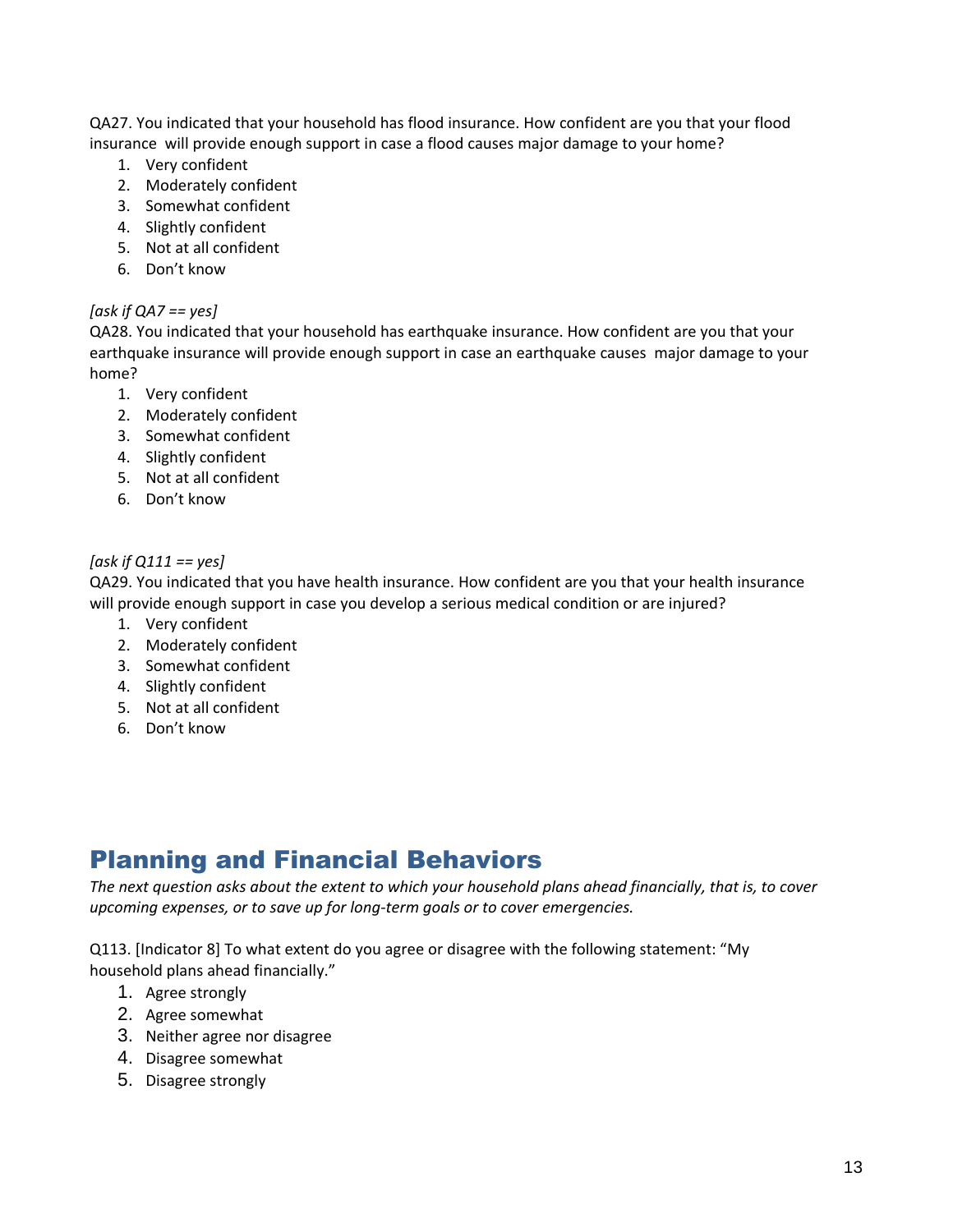*The next questions ask about various financial activities that you or may not have done in the last 12 months. For each of the following questions, please indicate whether you have done the activity in the past 12 months.*

Q178. In the past 12 months, have you used internet banking? [Using the internet to access your bank or credit union account. This can be done by accessing your bank's web page through the browser on your phone, tablet, or computer.]

- 1. Yes
- 2. No
- 3. Don't know

Q179. In the past 12 months, have you used mobile banking? [Using a mobile phone to access your bank or credit union account. This can be done either by accessing your bank's web page through the web browser on your mobile phone, via text messaging, or by using an application downloaded to your mobile phone.]

- 1. Yes
- 2. No
- 3. Don't know

#### *[ask if Q048 or Q049 = yes]*

Q182. In the past 12 months, have you taken a loan from any of your retirement accounts?

- 1. Yes
- 2. No
- 3. Don't Know

QA12. In the past 12 months, have you engaged with or been contacted persistently by a debt collector?

- 1. Yes
- 2. No
- 3. Don't know

In the past 12 months, have you done any of the following financial activities?

 QA9. Filed for bankruptcy QA10. Refinanced a mortgage QA11. Consulted a debt counselor

Response options:

- 1. Yes
- 2. No

*For the next few questions, please indicate how often, if ever, you have done each activity in the last 12 months.*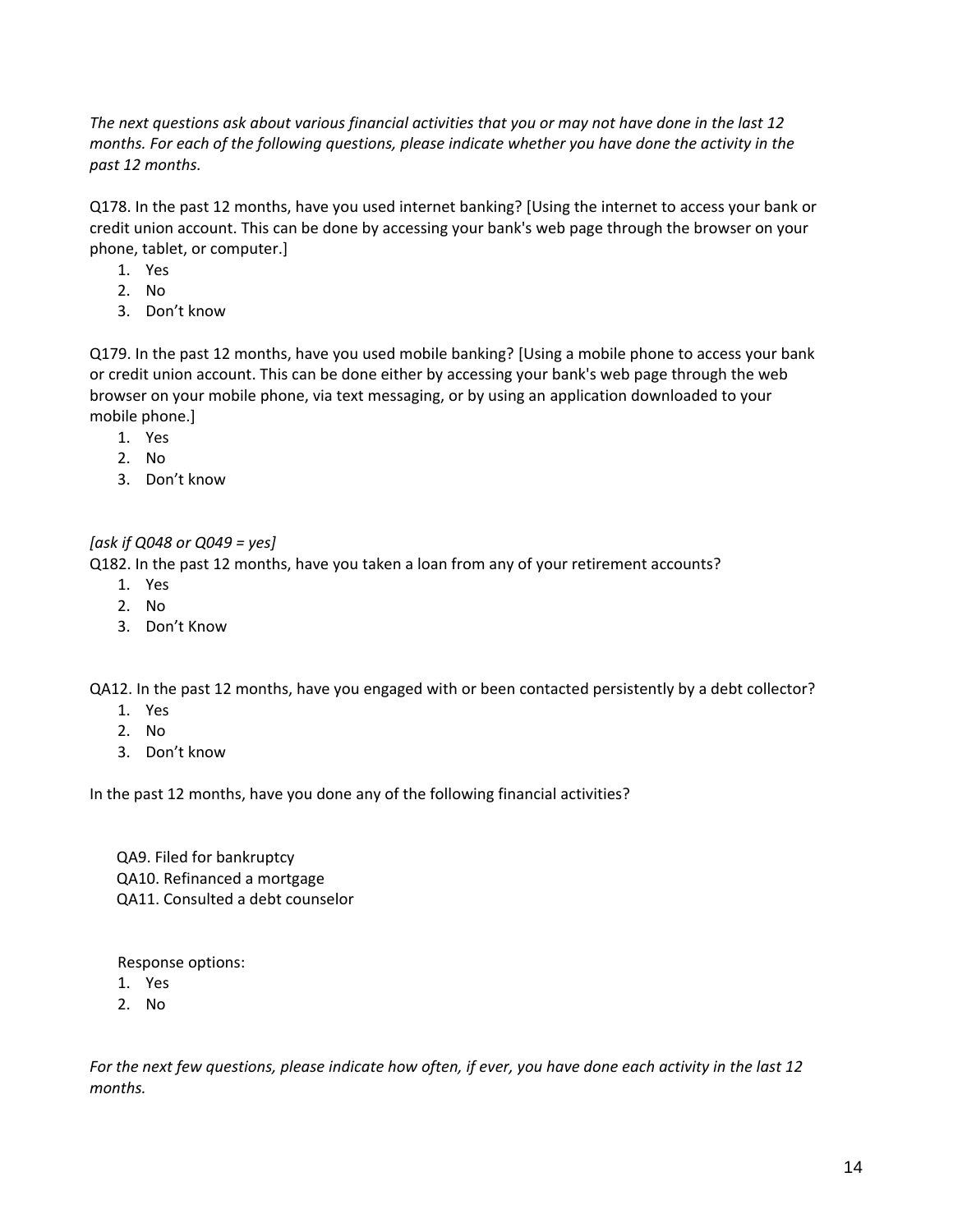#### *[ask if Q176 = yes]*

Q189. In the past 12 months, how often did you carry a balance on one or more of your credit cards and pay interest on that balance?

- 1. Never I pay off the balance(s) every month
- 2. 1 2 months
- 3. 3 4 months
- 4. More than 5 months
- 5. Don't know

Q190. In the last 12 months, how often, if ever, did you overdraw your checking account?

- 1. Never
- 2. 1 2 times
- 3. 3 4 times
- 4. More than 5 times
- 5. Don't know

*For the next few questions, please indicate whether you are doing the following activities*

Q194. Are you currently setting aside money for an emergency?

- 1. Yes
- 2. No
- 3. Don't know

QA16. Are you using a personal financial management service that is not part of your bank, which provides overviews and summaries of your accounts? Please check all that apply.

1 No, I am not using such a service

2 Yes, I am using Mint.com (www.mint.com)

3 Yes, I am using Check.me (https://check.me )

4 Yes, I am using Pennyminder (http://pennyminder.com)

5 Yes, I am using You Need a Budget (https://www.ynab.com)

6 Yes, I am using Buxfer (www.buxfer.com)

7 Yes, I am using Yodlee Money Center (https://moneycenter.yodlee.com)

8 Yes, I am using SigFig (http://www.sigfig.com)

9 Yes, I am using HelloWallet (http://www.hellowallet.com)

10 Yes, I am using LearnVest (www.learnvest.com)

11 Yes, I am using Personal Capital (www.personalcapital.com)

12 Yes, I am using Power Wallet (https://www.powerwallet.com)

13 Yes, I am using Money Strands (http://www.money.strands.com)

14 Yes, I am using BillGuard (https://www.billguard.com)

15 Yes, I am using Everwealth (https://www.everwealth.io)

16 Yes, I am using a different financial management service

# Employment and Gig Economy

laborstatus. What is your labor force status? Please choose all that apply. 1 Currently working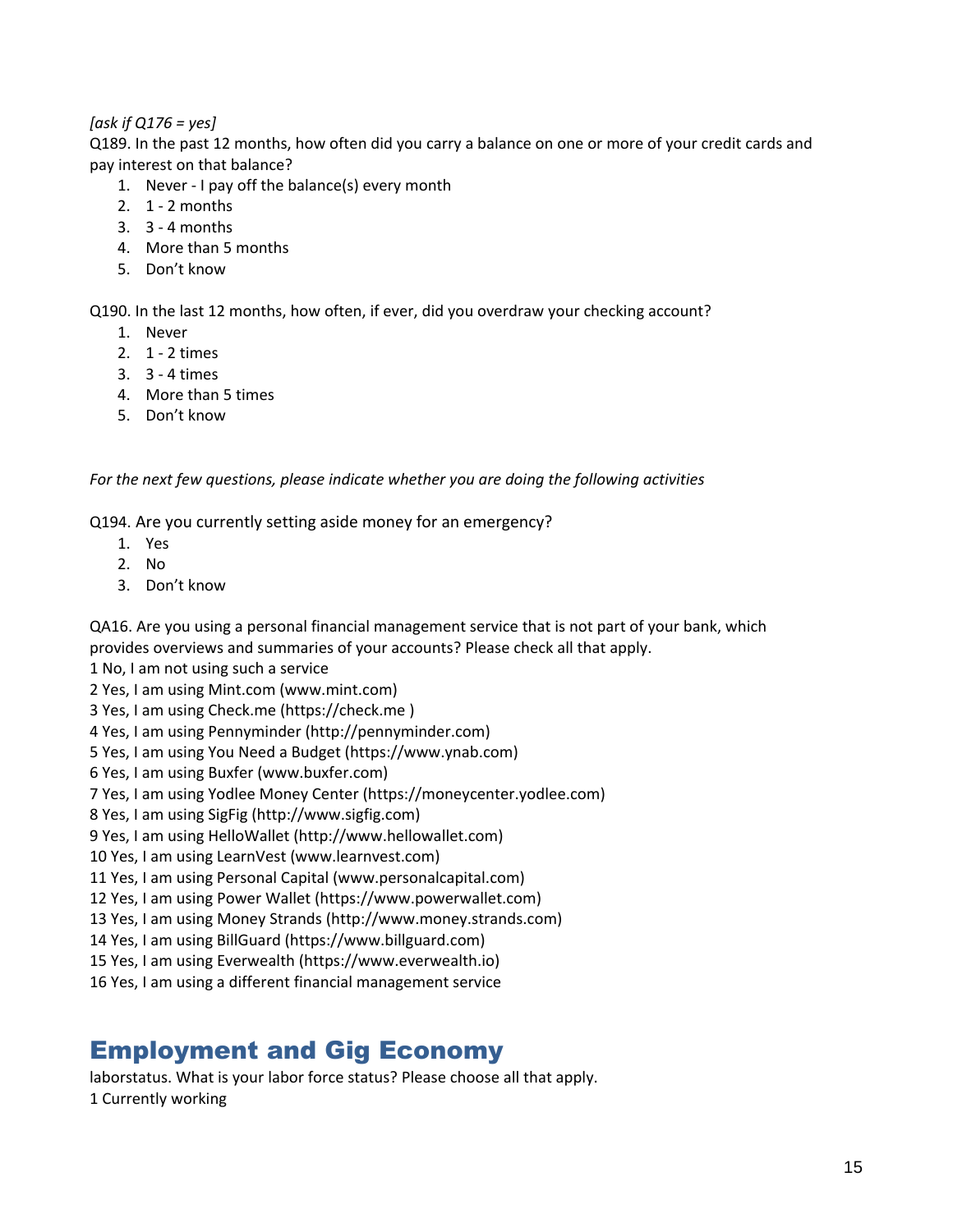2 On sick or other leave 3 Unemployed - on layoff 4 Unemployed - looking 5 Retired 6 Disabled 7 Other

*[ask IF 1 IN laborstatus OR 2 IN laborstatus THEN]*

The next section of questions will ask you about your employment and the jobs you have.

QA17. How many different jobs do you currently have? Please think about all sources of income, including self-employment, independent, short-term, temporary, task- or gig-based, and even jobs where you may only work for an hour or two per week or on temporary furlough or leave. [drop down, select a number]

#### *[ask if QA17 > 1]*

QA19. What is the MAIN reason that you have more than one job?

- 1. Meet expenses or pay off debt
- 2. Earn extra money
- 3. Build a business
- 4. Get experience in a different job
- 5. Enjoy the other job
- 6. Some other reason (please specify)

*The following questions ask about your employment. If you have more than one job, please think about the one that you think of as your main job in the last 30 days. If you don't think of any of your jobs as your "main job" please just pick one of them, and answer all questions about that job.*

#### *[ask If currently working or on sick or other leave]*

QA17a. In what type of industry are you employed in your [if QA17 > 1, "main"] job?

- Agriculture, forestry, fishing, and hunting
- Mining or utilities
- Construction
- Manufacturing
- Retail
- Transportation
- Telecom, information technology, broadcasting, or data services
- Finance
- Professional and business services
- Education
- Healthcare and social assistance
- Hospitality, dining, and leisure
- Government
- Armed Forces
- Wholesale trade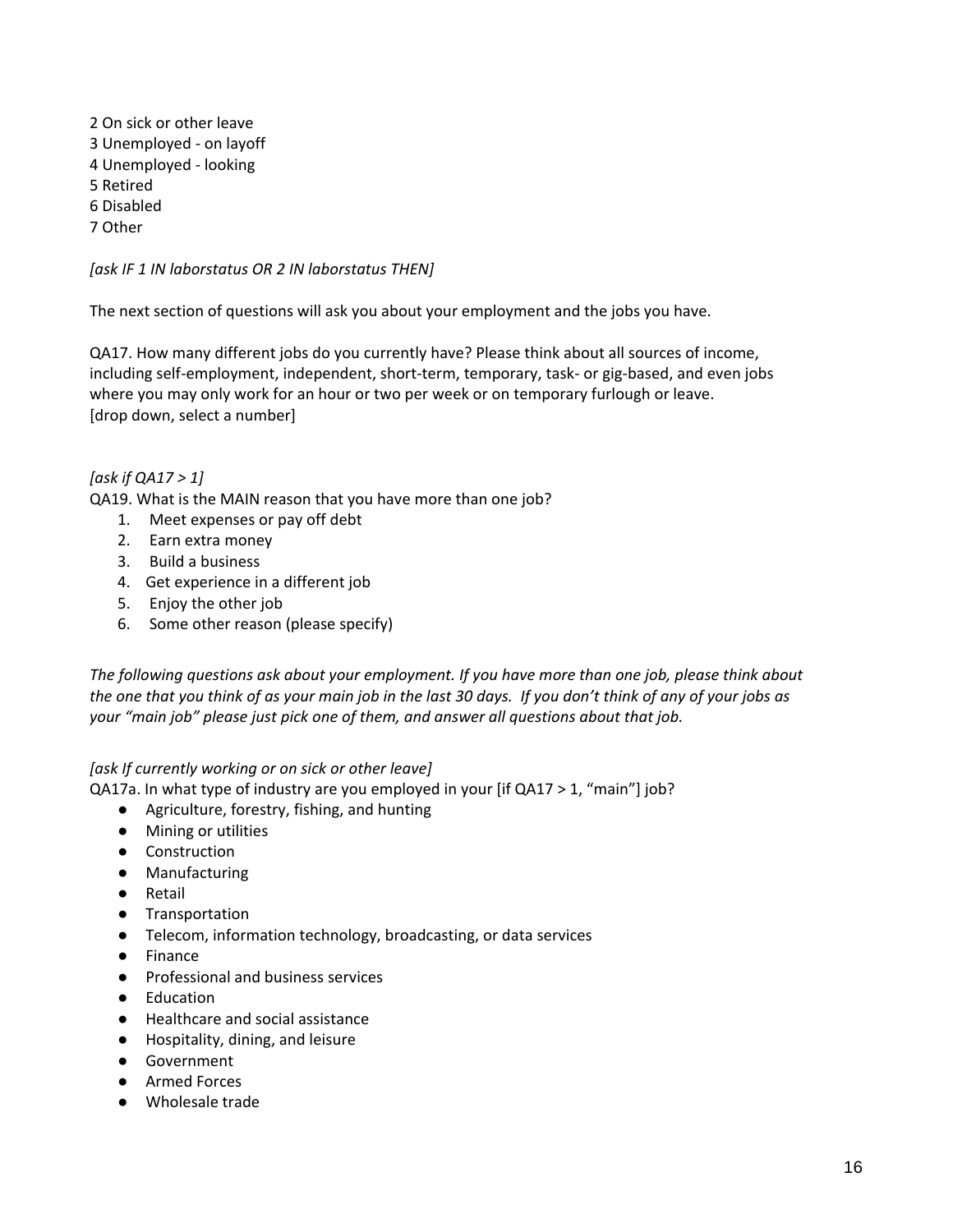● Other type of industry (please specify)

#### *[ask if labor status = unemployed]*

In what type of industry were you most recently employed?

- Agriculture, forestry, fishing, and hunting
- Mining or utilities
- Construction
- Manufacturing
- Retail
- Transportation
- Telecom, information technology, broadcasting, or data services
- Finance
- Professional and business services
- Education
- Healthcare and social assistance
- Hospitality, dining, and leisure
- Government
- Armed Forces
- Wholesale trade
- Other type of industry (please specify)

#### *[ask if currently working or on sick or other leave]*

QA18. *In the last month, on average how many hours per week did you work at your main job?* [enter a number]

#### *[ask if currently working or on sick or other leave]*

Q120. In the [if QA17 > 1, "main"] job that you had in the past 30 days did you:

- 1. Work full-time for someone else
- 2. Work part-time for someone else
- 3. Work for yourself (self-employed) or as a sole-proprietor
- 4. Work as a partner in a partnership (e.g. partner in law firm, medical practice)
- 5. Work as a consultant or contractor
- 6. Other (Please Specify)

#### *[ask if currently working or on sick or other leave]*

Q123 Still thinking about your [if QA17 > 1, "main"] job, does your employer offer you any of the following benefits (even if you do not personally use the benefit)? Please select all that apply.

- 1. Paid sick leave
- 2. Paid vacation/personal leave
- 3. Paid parental leave
- 4. Student loan repayment
- 5. Health insurance
- 6. Disability insurance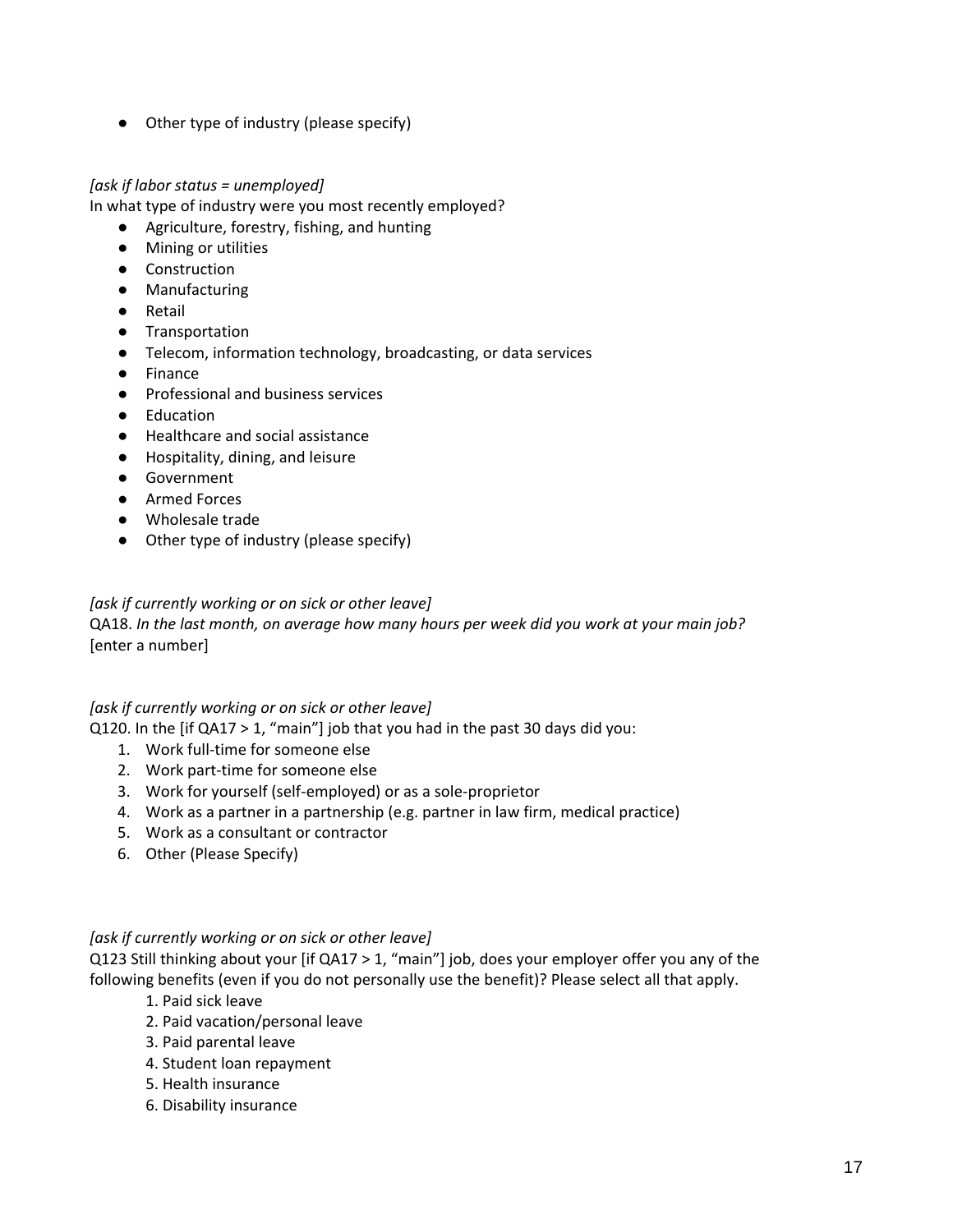- 7. Life insurance
- 8. Retirement plans (such as a 401k, 403(b), or Thrift Savings Plan (TSP))
- 9. Childcare
- 10. Ability to work from home
- 11. Pension or cash balance plan
- 12. Other (please specify)
- 13. Don't know
- 14. None of these

#### *[ask if currently working or on sick or other leave]*

QA020. Thinking of your [if QA17 > 1, "main"] job, on a five-point scale, where 5 means extremely satisfied and 1 means not at all satisfied, how satisfied are you with each of the following characteristics?

- a. Level of pay
- b. Stable and predictable pay
- c. Stable and predictable hours
- d. Control over hours and/or location (e.g., ability to work flexible hours, work remotely)
- e. Job security
- f. Employee benefits (e.g., healthcare, retirement)
- g. Career advancement opportunities (e.g., promotion path, learning new skills)

h. Enjoying your day-to-day work (e.g., good co-workers/managers, pleasant work environment, manageable stress level)

- i. Having a sense of purpose and dignity in your work
- j. Having the power to change things about your job that you're not satisfied with

#### *[ask if currently working or on sick or other leave]*

*Some people earn money from independent, short-term, task-based, or temporary work. Please indicate whether you have engaged in the following types of work in the last month.*

Q200. In the last month, I worked as an independent contractor, an independent consultant, or freelance worker. [Roll-over text: these situations generally describe someone who has to find customers either online or in person to provide a product or service.]

- 1. Yes
- 2. No
- 3. Don't Know

Q201. In the last month, I completed one-off tasks online or in-person that I found through companies that advertise through an app or website. [Roll-over text: These tasks could include jobs done entirely online where the companies coordinate payment for the work. Or they could include tasks done inperson like using your own car to drive people from one place to another, delivering groceries or other goods, or doing someone's household tasks or errands.]

- 1. Yes
- 2. No
- 3. Don't Know

Q202. In the last month, I worked in a job where I was only called to work as needed, although I could be scheduled for several days or weeks in a row. [Roll-over text: This could include substitute teachers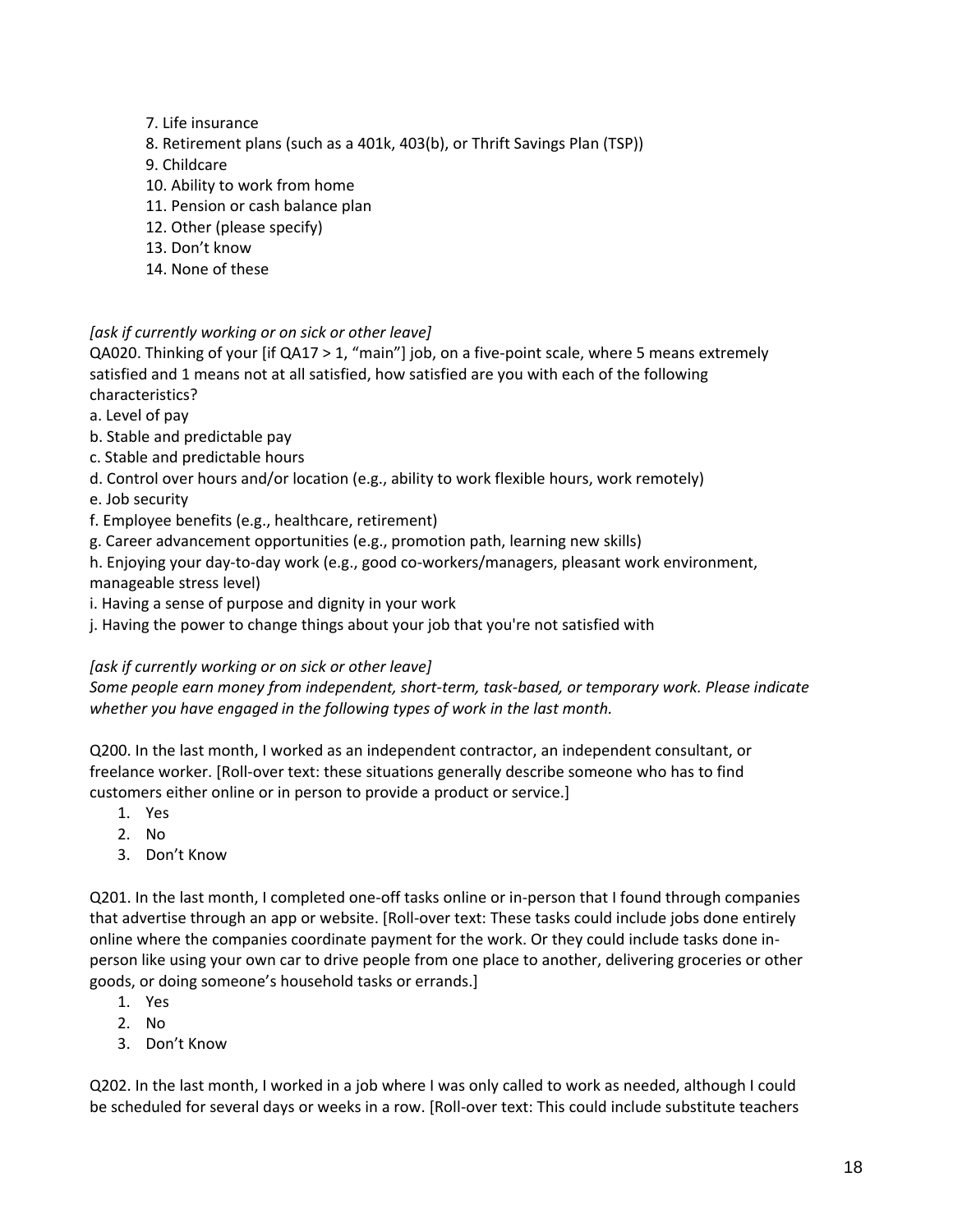and construction workers supplied by a union hiring hall. These people are sometimes called "on-call" workers. Note: Some people with on-call work as part of their regular job — for example, doctors — are not on-call workers]

- 1. Yes
- 2. No
- 3. Don't Know

Q203. In the last month, I worked for a company that provided my services to organizations or firms under short-term contracts. [Roll-over text: A few examples of services that can be contracted out are security, landscaping, or computer programming.]

- 1. Yes
- 2. No
- 3. Don't Know

Q204. In the last month, I worked a job that lasted for a limited time period or until the completion of a project. [Roll-over text: These types of jobs may be provided by a temp agency.]

- 1. Yes
- 2. No
- 3. Don't Know

# **Physical Health**

*The next question asks about your physical health.*

Q002. Would you say that in general your physical health is:

- 1. Excellent
- 2. Very good
- 3. Good
- 4. Fair
- 5. Poor

## **COVID-19 / Coronavirus**

*The Coronavirus (also known as COVID-19) is a new disease with flu-like symptoms that is spreading across the world.* 

*The first few questions in this section ask about the impact that the coronavirus outbreak has had on your financial life.* 

QA042. How much financial stress, if any, has the coronavirus outbreak caused you over the last 3 months?

- 1. High financial stress
- 2. Moderate financial stress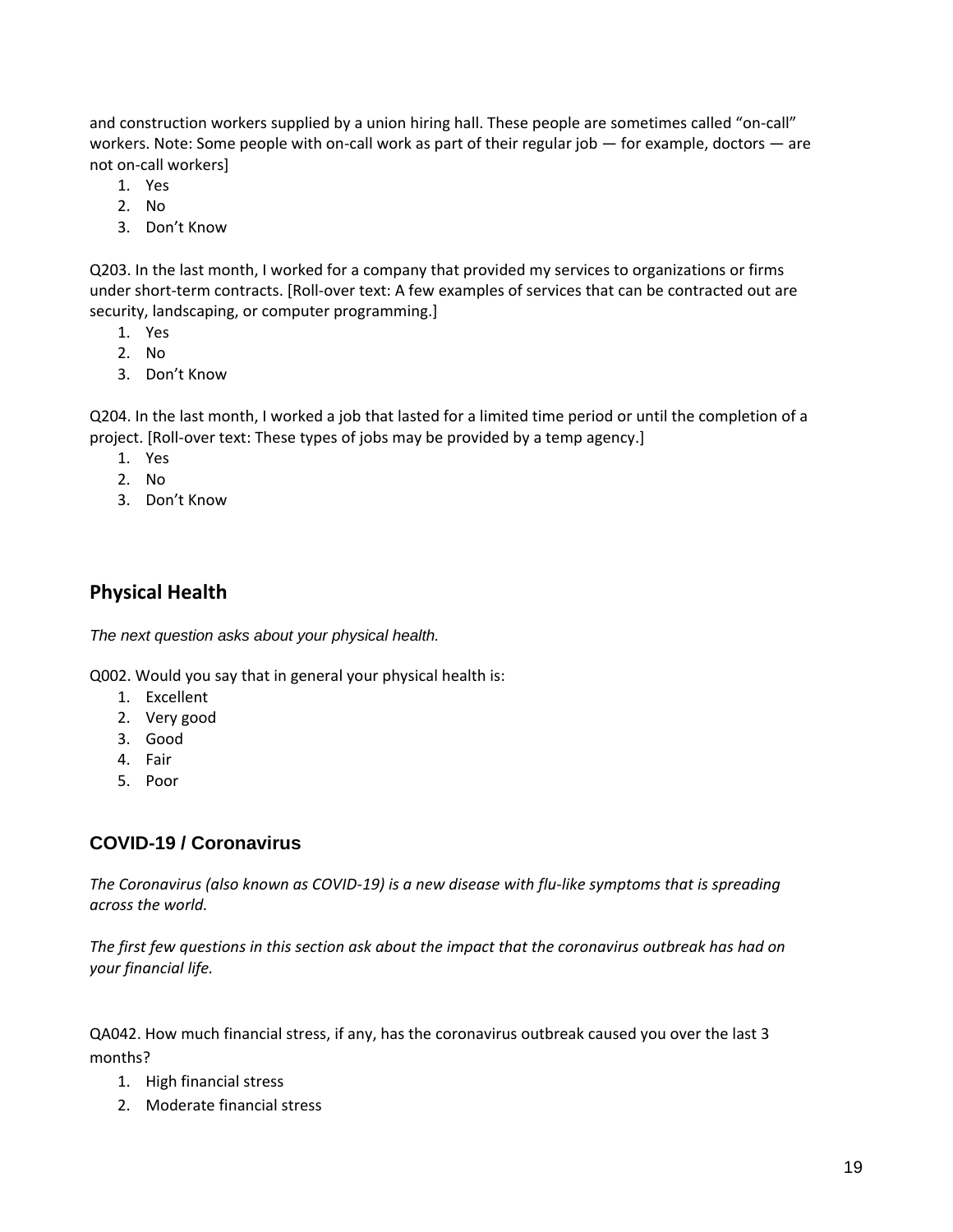- 3. Some financial stress
- 4. No financial stress

QA031. Please indicate whether you or someone in your household has experienced any of the following financial events in the last 3 months due to the coronavirus. (yes/no/NA)

- 1. Income has decreased
- 2. Expenses have increased
- 3. 401(k) or retirement savings accounts lost value
- 4. Non-retirement investment accounts lost value
- 5. Other (please specify)

*These next few questions ask about why your income has decreased and the steps you are taking to manage with less income.*

#### *[ask if QA31 = income has decreased]*

QA032. Please indicate whether you or anyone in your household experienced any of these factors that caused your income to decrease. Select all that apply. (yes/no)

- 1. Laid off from a job
- 2. Furloughed or on temporary leave from a job
- 3. Employer reduced hours or pay
- 4. Worked less because of lower demand for services offered
- 5. Business that I or someone in my household owns earned less revenue
- 6. Was unable to get to work due to childcare responsibilities or other constraints
- 7. Other (please specify)

#### *[ask if QA31 = income has decreased]*

QA034. Have you or anyone in your household taken any of the following actions in the last 3 months to help you cope with reduced income? Please select all that apply. (yes/no)

- 1. Applied for a new job
- 2. Cut back on my expenses
- 3. Spent down savings
- 4. Carried a balance on a credit card
- 5. Borrowed money from my retirement account
- 6. Borrowed money from friends and family
- 7. Applied for a loan from a financial institution or online lender
- 8. Applied for unemployment benefits
- 9. Applied for other government benefits (SNAP, WIC, etc.)
- 10. Borrowed using a payday loan, deposit advance, or pawn shop loan
- 11. Sold something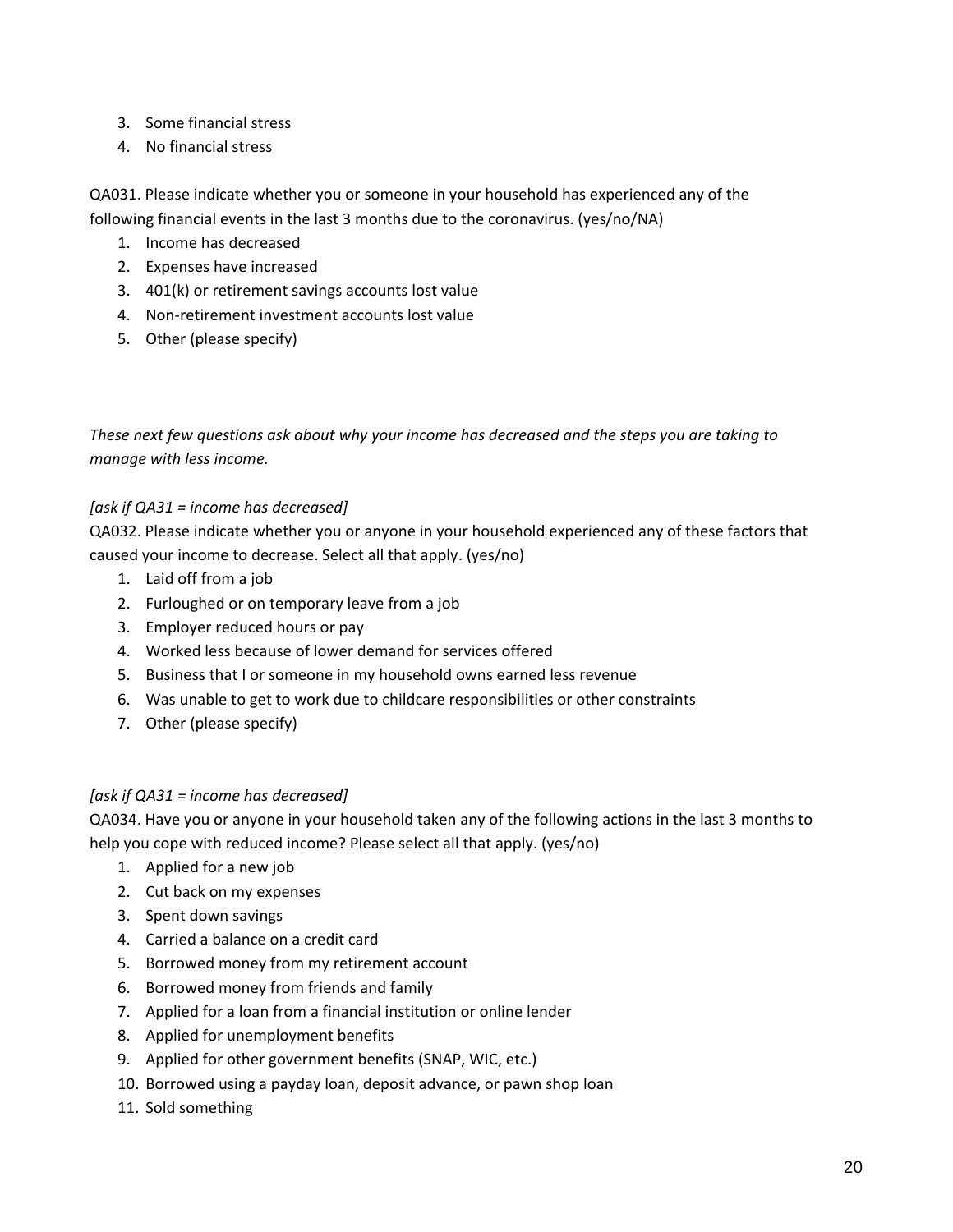### 12. Other (please specify)

## *These next few questions ask you about stimulus payments you may have received from the federal government to help you make ends meet during the coronavirus outbreak.*

QA038. Have you or anyone in your household received a stimulus payment (also known as a "economic impact payment," "recovery rebate," or "stimulus check") in the last 3 months from the federal government due to the coronavirus outbreak?

- 1. Yes
- 2. No
- 3. I'm not sure

## *[ask if QA038 = yes]*

QA44. How did you or anyone in your household receive this stimulus payment? Please select all that apply.

- 1. Direct deposit into bank account
- 2. Paper check sent in the mail
- 3. Other: (please specify)

## *[ask if QA44 = "paper check in the mail"]*

Q45. You indicated you or someone in your household received your stimulus payment as a physical check in the mail. Where did you cash or deposit this check?

- 1. At a branch of a bank or credit union
- 2. At an ATM
- 3. At a check casher (Ace Check Express, Americash, Currency Exchange, Chester's Check Casher, Speedy Check Casher, etc.)
- 4. At a retail or convenience store (a grocery store, drug store, WalMart, etc.)
- 5. Using mobile deposit on my phone
- 6. I haven't cashed or deposited the check
- 7. Other (please specify)

#### *[ask if QA44 = "paper check in the mail" & Q45 != 6 & Q45 != missing]* Q46. Did you pay any fees to cash or deposit this stimulus check?

- 1. Yes
- 2. No
- 3. I don't know

*[ask if QA46 = "Yes"]*

QA47. You indicated you paid fees to cash or deposit your stimulus payment check. How much did you pay?

(input a number)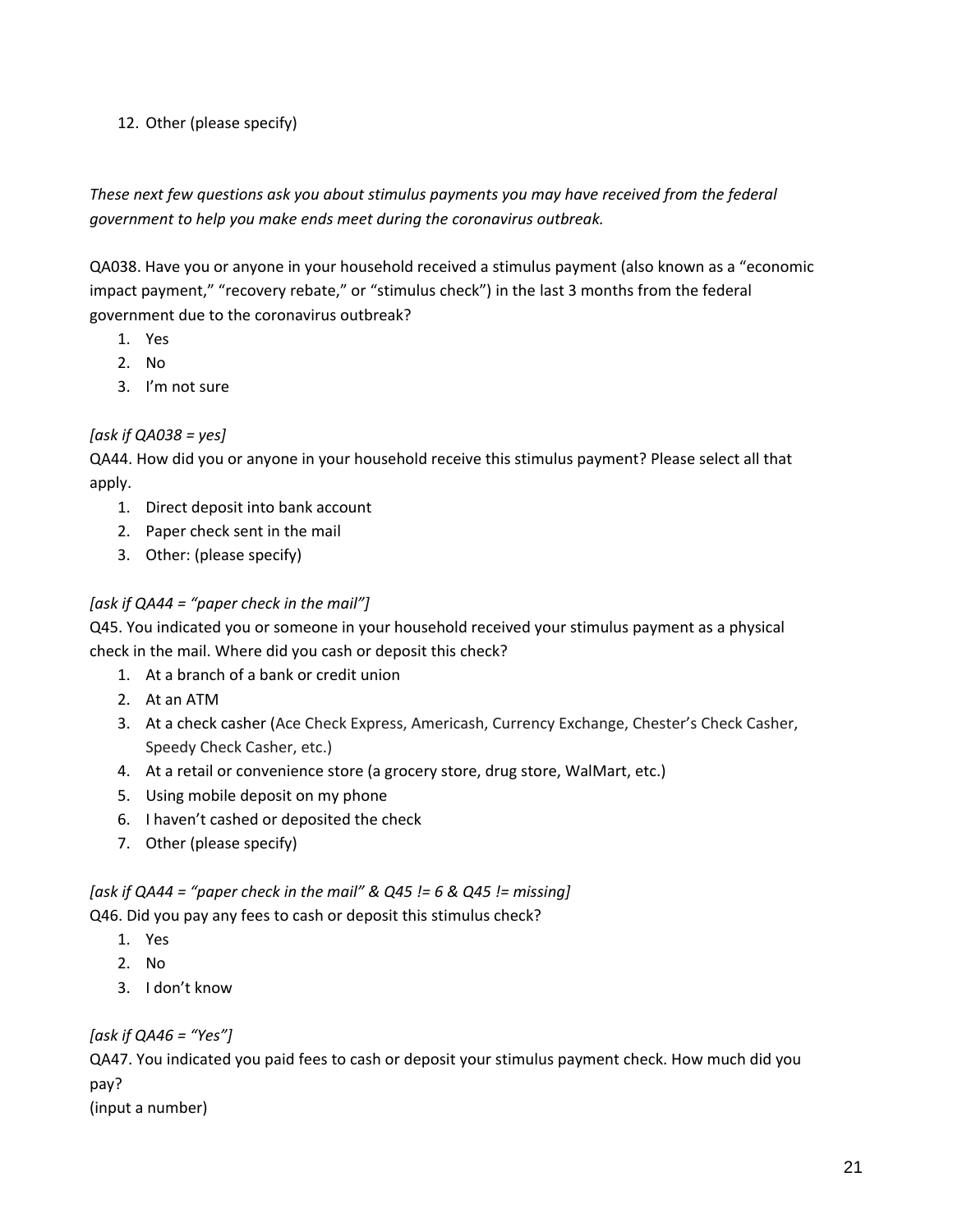### *[ask if QA038 = yes]*

QA039. Have you done any of the following with your stimulus payment? Please select all that apply. (yes/no)

- 1. Paid bills (rent, mortgage, utilities, etc.)
- 2. Paid for basic necessities (food, medicine, etc.)
- 3. Paid off debt or credit card balances
- 4. Put it into savings
- 5. Contributed to investments
- 6. Gave money to friends and family
- 7. Donated it to charity
- 8. Haven't used the payment yet
- 9. Other (please specify)

#### *[ask if QA38 = yes]*

QA041. How valuable would you say the stimulus payment is in helping your household make ends meet?

- 1. Very valuable
- 2. Somewhat valuable
- 3. Slightly valuable
- 4. Not very valuable

*The next few questions ask about the impact of the coronavirus outbreak on your feelings about the future.*

QA043. For each of the following potential problems that could result from the coronavirus outbreak, please indicate how worried or not worried you are that you or your household will experience that issue?

- I or someone in my household will lose our job or our hours will be cut
- My household will struggle to pay our rent, mortgage, or utility bills
- My household will struggle to afford basic necessities (like food and healthcare)
- Someone in my household will become sick with the coronavirus
- The business that we own will have to close permanently
- My health insurance won't provide enough financial support for healthcare if I or someone in my family were to become seriously ill with the coronavirus
- I will lose my health insurance
- I or someone in my household will struggle to pay student loans
- My automobile will be repossessed
- My household will be pursued by debt collectors